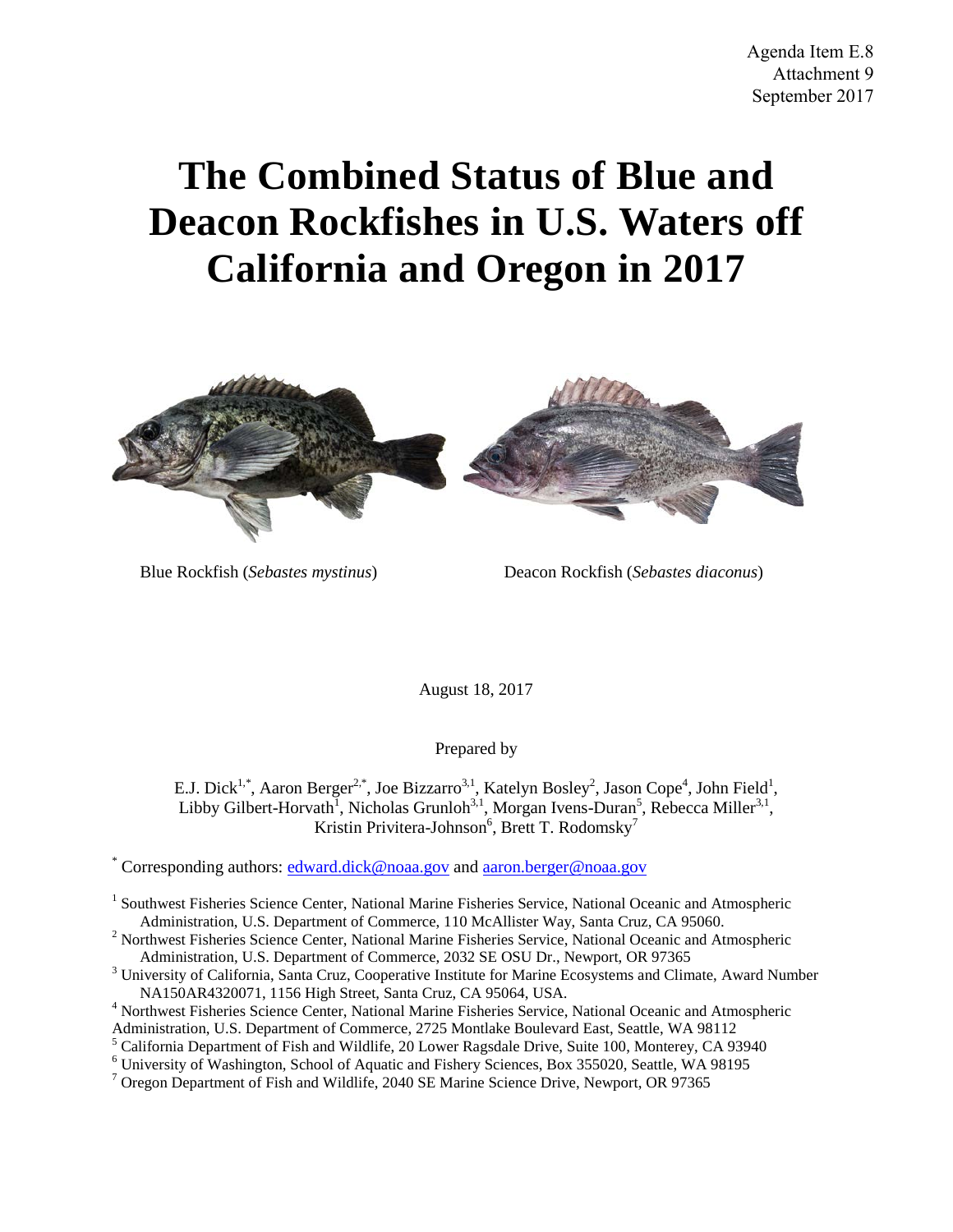#### **This report may be cited as:**

Dick, E.J., A. Berger, J. Bizzarro, K. Bosley, J. Cope, J. Field, L. Gilbert-Horvath, N. Grunloh, M. Ivens-Duran, R. Miller, K. Privitera-Johnson, and B.T. Rodomsky. 2017. The Combined Status of Blue and Deacon Rockfishes in U.S. Waters off California and Oregon in 2017. Pacific Fishery Management Council, Portland, OR. Available from http://www.pcouncil.org/groundfish/stock-assessments/

#### **Photo credits:**

Photos of Blue and Deacon rockfishes were downloaded from the RecFIN website [\(http://www.recfin.org/resources/fishid/\)](http://www.recfin.org/resources/fishid/) and taken by Vicky Okimura (WDFW).

#### **Glossary of Acronyms:**

ABC: Acceptable Biological Catch ACL: Annual Catch Limit BDR: Blue and Deacon Rockfish(es) CAAL: Conditional age at length CalCOFI: California Cooperative Oceanic Fisheries Investigations CALCOM: California Cooperative Groundfish Survey CDFW (CDFG): California Department of Fish and Wildlife (formerly Fish and Game) CPFV: Commercial Passenger Fishing Vessel (aka "party" or "charter" boats) CPAH: Catch-per-angler-hour CPUE: Catch-per-unit-effort CRFS: California Recreational Fisheries Survey MRFSS: Marine Recreational Fisheries Statistics Survey NMFS: National Marine Fisheries Service NWFSC: Northwest Fisheries Science Center ODFW: Oregon Department of Fish and Wildlife OFL: Overfishing Limit ORBS: Oregon Recreational Boat Survey PacFIN: Pacific Fisheries Information Network PFMC: Pacific Fishery Management Council PISCO: Partnership for the Interdisciplinary Study of Coastal Oceans PSMFC: Pacific States Marine Fisheries Commission RecFIN: Recreational Fisheries Information Network SEBS: Shore Estuary Boat Survey SPR: Spawning Potential Ratio STAR: Stock Assessment Review (Panel) STAT: Stock Assessment Team SWFSC: Southwest Fisheries Science Center WCGOP: West Coast Groundfish Observer Program WDFW: Washington Department of Fish and Wildlife YOY: Young-of-the-year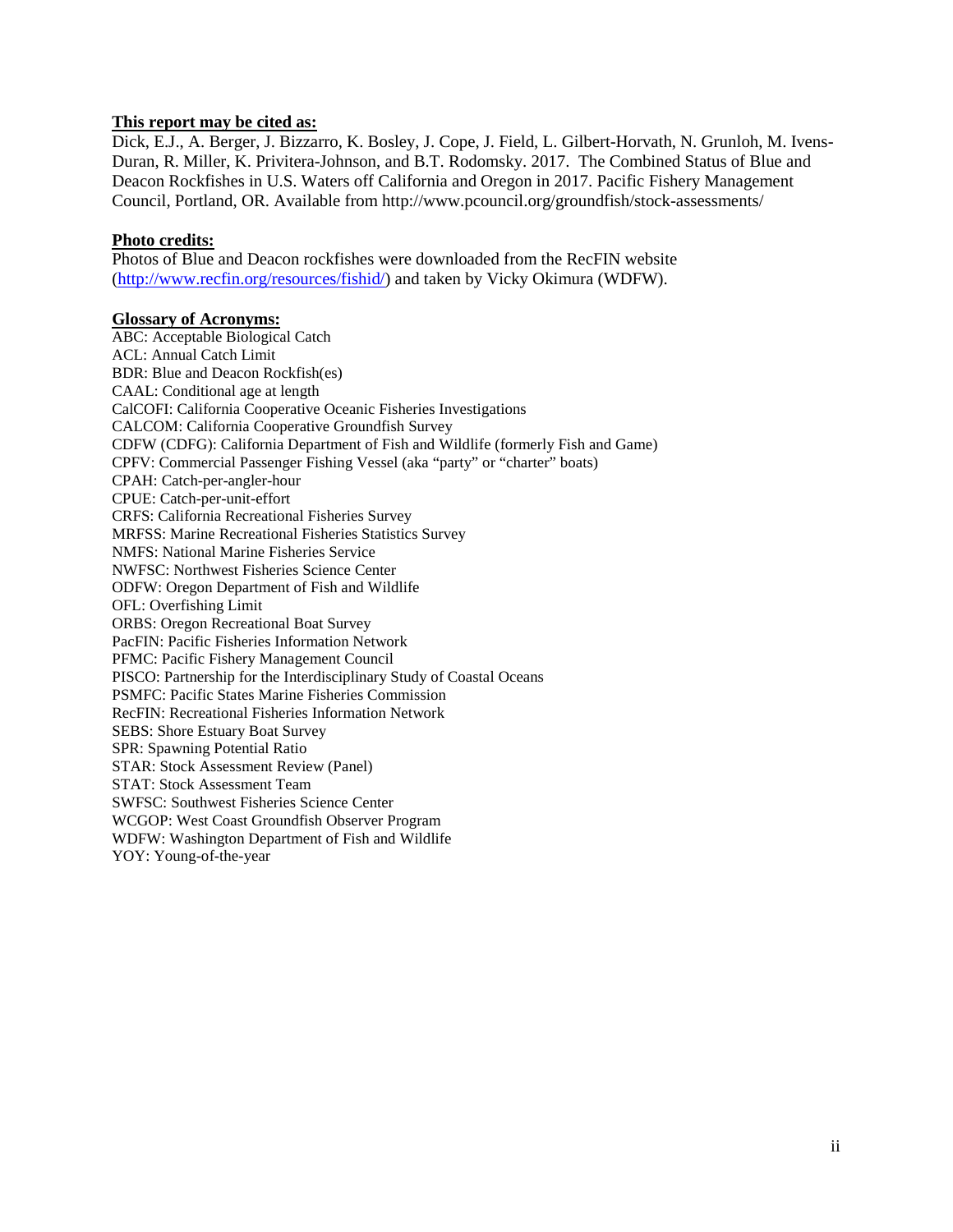| $\mathbf 1$ |                                                                                |  |
|-------------|--------------------------------------------------------------------------------|--|
|             | 1.1                                                                            |  |
|             | 1.2                                                                            |  |
|             | 1.3                                                                            |  |
|             | 1.4                                                                            |  |
|             | 1.5                                                                            |  |
|             | 1.5.1                                                                          |  |
|             | 1.5.2                                                                          |  |
|             | 1.6                                                                            |  |
|             | 1.6.1                                                                          |  |
|             |                                                                                |  |
|             | 1.7                                                                            |  |
|             |                                                                                |  |
|             |                                                                                |  |
|             | 1.8                                                                            |  |
|             | 2 <sup>7</sup>                                                                 |  |
|             | 2.1                                                                            |  |
|             | 2.1.1                                                                          |  |
|             | 2.1.2                                                                          |  |
|             | 2.2                                                                            |  |
|             | 2.2.1                                                                          |  |
|             | 2.2.2                                                                          |  |
|             | 2.2.3                                                                          |  |
|             |                                                                                |  |
|             | 2.3.1                                                                          |  |
|             | 2.3.2                                                                          |  |
|             | 2.3.3                                                                          |  |
|             | 2.3.4                                                                          |  |
|             | 2.4                                                                            |  |
|             | 2.4.1                                                                          |  |
|             | 2.4.2                                                                          |  |
|             | 2.4.3                                                                          |  |
|             | Data sources evaluated, but not used in the California assessment32<br>2.5     |  |
|             | 2.5.1<br>Partnership for Interdisciplinary Studies of Coastal Oceans (PISCO)32 |  |
|             | 2.5.2<br>2.5.3                                                                 |  |

# **Table of Contents**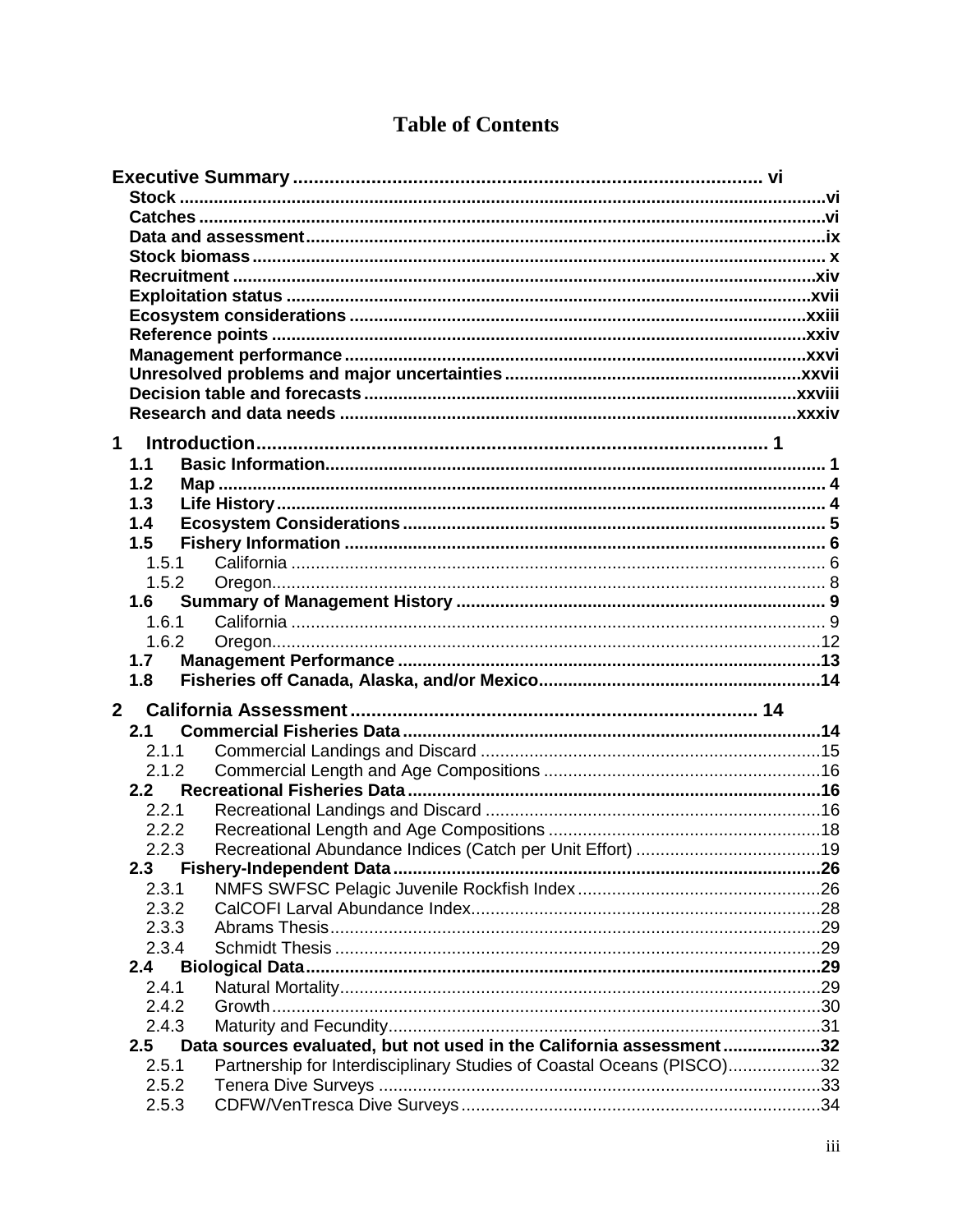| 2.5.4        |        |                                                                   |  |
|--------------|--------|-------------------------------------------------------------------|--|
| 2.5.5        |        | California Collaborative Fisheries Research Program (CCFRP)36     |  |
| 2.5.6        |        | NWFSC Southern California Shelf Rockfish Hook and Line Survey36   |  |
| 2.5.7        |        |                                                                   |  |
| 2.5.8        |        |                                                                   |  |
| 2.6          |        |                                                                   |  |
| 2.6.1        |        |                                                                   |  |
| 2.6.2        |        | Response to STAR Panel Recommendations from Previous Assessment37 |  |
| 2.6.3        |        |                                                                   |  |
| 2.6.4        |        |                                                                   |  |
| 2.6.5        |        |                                                                   |  |
| 2.7          |        |                                                                   |  |
| 2.7.1        |        |                                                                   |  |
|              | 2.7.2  |                                                                   |  |
| 2.7.3        |        |                                                                   |  |
|              | 2.7.4  |                                                                   |  |
| 2.8          |        |                                                                   |  |
| 2.9          |        |                                                                   |  |
| 2.10         |        |                                                                   |  |
|              | 2.10.1 |                                                                   |  |
|              | 2.10.2 |                                                                   |  |
|              | 2.10.3 |                                                                   |  |
|              | 2.10.4 |                                                                   |  |
|              | 2.10.5 |                                                                   |  |
|              |        |                                                                   |  |
|              |        |                                                                   |  |
| $\mathbf{3}$ |        |                                                                   |  |
| 3.1<br>3.1.1 |        |                                                                   |  |
|              | 3.1.2  |                                                                   |  |
|              |        |                                                                   |  |
| 3.2          | 3.1.3  |                                                                   |  |
| 3.2.1        |        |                                                                   |  |
|              | 3.2.2  |                                                                   |  |
| 3.2.3        |        |                                                                   |  |
| 3.3          |        |                                                                   |  |
| 3.3.1        |        |                                                                   |  |
| 3.4          |        |                                                                   |  |
| 3.4.1        |        |                                                                   |  |
| 3.4.2        |        |                                                                   |  |
| 3.4.3        |        |                                                                   |  |
| 3.4.4        |        |                                                                   |  |
| 3.4.5        |        |                                                                   |  |
| 3.4.6        |        |                                                                   |  |
| 3.5          |        |                                                                   |  |
| 3.6          |        |                                                                   |  |
| 3.6.1        |        |                                                                   |  |
| 3.6.2        |        | Response to STAR Panel Recommendations from Previous Assessment66 |  |
| 3.6.3        |        |                                                                   |  |
| 3.6.4        |        |                                                                   |  |
| 3.6.5<br>3.7 |        |                                                                   |  |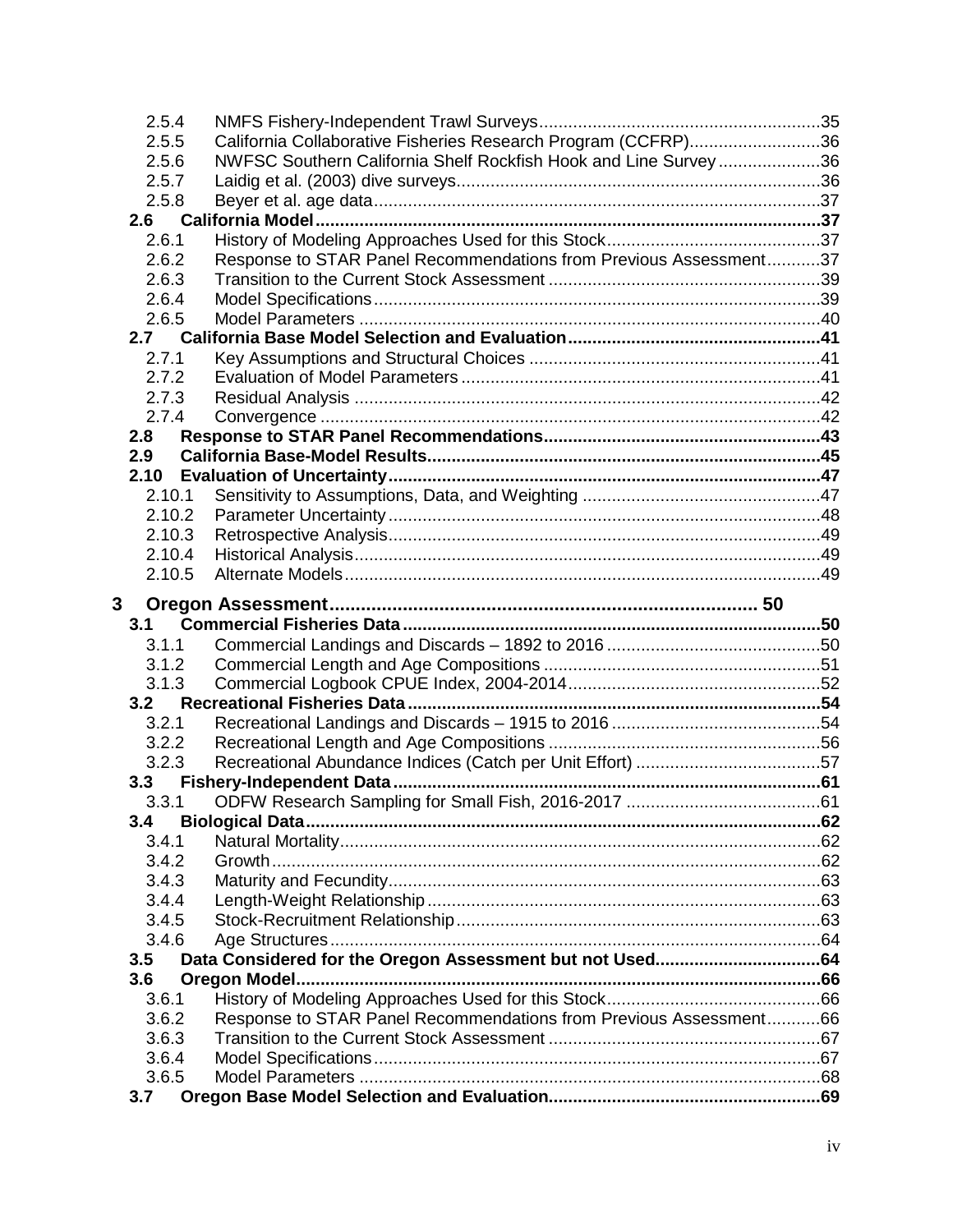| 3.7.1<br>3.7.2<br>3.7.3<br>3.7.4<br>3.8<br>3.9<br>3.10<br>3.10.1<br>3.10.2<br>3.10.3<br>3.10.4 |                                                                         |  |
|------------------------------------------------------------------------------------------------|-------------------------------------------------------------------------|--|
|                                                                                                |                                                                         |  |
| 4.1<br>4.2                                                                                     |                                                                         |  |
| 5                                                                                              |                                                                         |  |
| 5.1<br>5.2                                                                                     |                                                                         |  |
| 6                                                                                              |                                                                         |  |
| $\overline{7}$                                                                                 |                                                                         |  |
| 8                                                                                              |                                                                         |  |
| 9                                                                                              |                                                                         |  |
| 10                                                                                             |                                                                         |  |
| 11                                                                                             |                                                                         |  |
| 12<br>12.1<br>12.2                                                                             |                                                                         |  |
|                                                                                                | Appendix A. Genetic identification of blue rockfish cryptic species 310 |  |
|                                                                                                | Appendix B. Federal Commercial Regulation History  333                  |  |
|                                                                                                | Appendix C. Estimated Area of California and Oregon Reefs by Depth  355 |  |
|                                                                                                | Appendix D. Allocation of Yield Among Federal Management Areas  359     |  |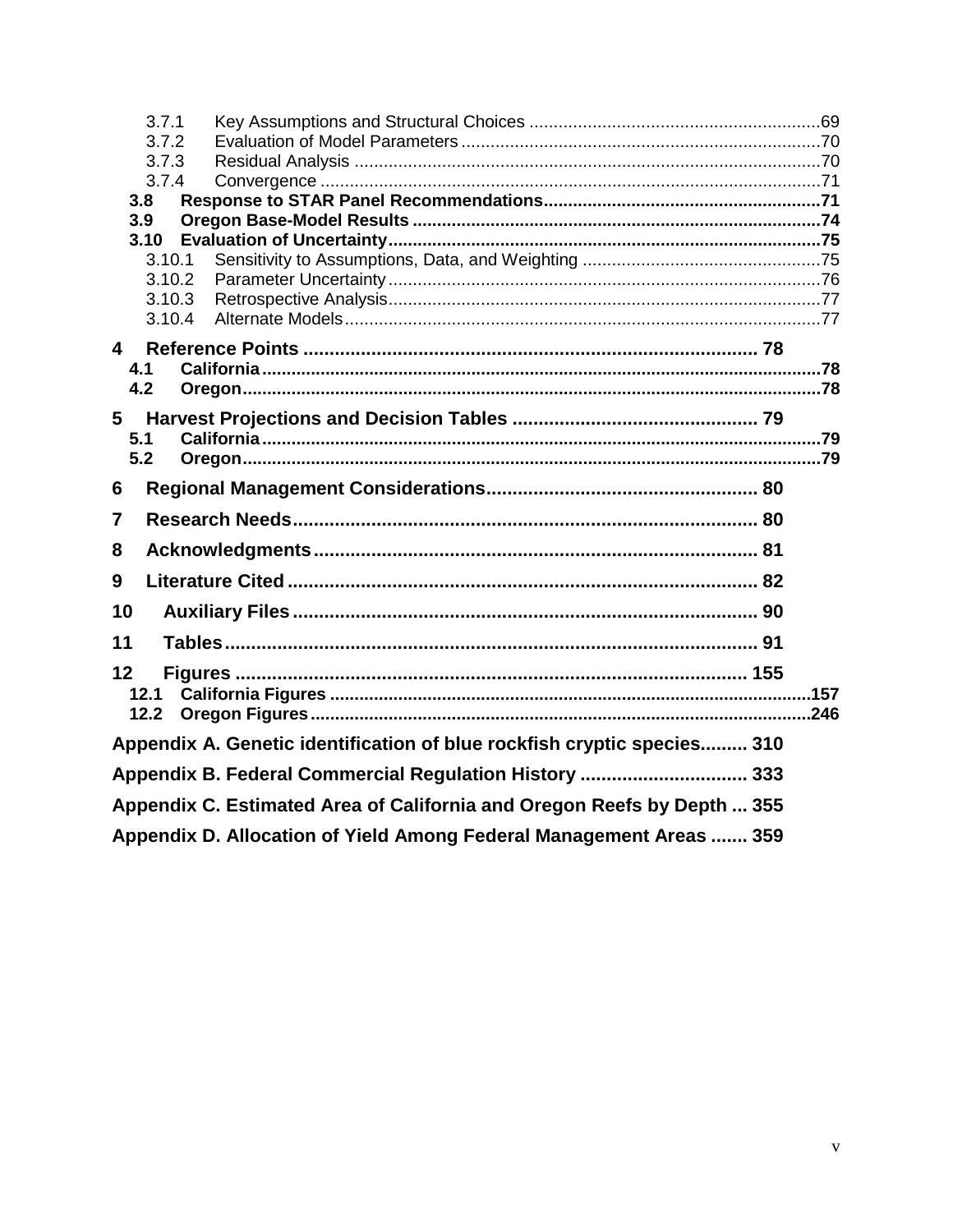## <span id="page-5-0"></span>**Executive Summary**

## <span id="page-5-1"></span>**Stock**

This assessment reports the status of the Blue Rockfish (*Sebastes mystinus*) and the recently described Deacon Rockfish (*Sebastes diaconus*; Frabel et al. 2015) as a stock complex in U.S. waters off the coast of the California and Oregon. The complex is modelled with two independent stock assessments to approximate spatial variation in species composition, exploitation history, and other factors affecting stock dynamics. The California model represents the stock complex in U.S. waters from Point Conception (34° 27′ North latitude) to the California-Oregon border (42° N. lat.), and the Oregon model includes all U.S. waters off the coast of Oregon. Recent genetic analyses (see Appendix A) suggest that Blue Rockfish may be the dominant species south of Monterey Bay, CA, with an increasing fraction of Deacon Rockfish north of Monterey and into Oregon. Historical data streams did not separate the two species or estimate removals at a spatial scale small enough to evaluate assessment boundaries near Monterey, but future assessments may wish to consider alternative spatial structures should long-term, species-specific data become available.

## <span id="page-5-2"></span>**Catches**

### California

Over the past decade, Blue and Deacon Rockfish (BDR) off California have been caught primarily by the recreational fishery (Table ES1). Over this time period, the commercial passenger fishing vessel fleet accounted for over 50% of the total removals and the private boat fleet accounted for over 30%, with the remainder largely taken by commercial hook and line gears. Since 1900, recreational fisheries account for roughly 80% of cumulative removals in waters north of Point Conception. BDR landings from all sectors have historically been recorded as "blue rockfish" and recreational sampling in California currently does not differentiate between the two species.

**Table ES1: Recent catches in California, north of Point Conception, by sector. Commercial landings are aggregated (see main text for disaggregated estimates) and minor removals by recreational shore modes are included with private boat landings.**

|      | Recreational | <b>Recreational</b> | <b>Recreational</b> | <b>Commercial</b> | <b>Commercial</b> | <b>Total</b>    |
|------|--------------|---------------------|---------------------|-------------------|-------------------|-----------------|
| Year | <b>CPFV</b>  | <b>Private</b>      | <b>Discard</b>      | Landings          | <b>Discard</b>    | <b>Removals</b> |
| 2005 | 209.25       | 62.44               | 5.43                | 17.77             | 9.00              | 303.89          |
| 2006 | 174.21       | 109.94              | 5.68                | 18.77             | 9.50              | 318.10          |
| 2007 | 95.03        | 39.88               | 2.70                | 13.40             | 6.78              | 157.79          |
| 2008 | 47.11        | 28.77               | 1.52                | 26.33             | 13.33             | 117.06          |
| 2009 | 21.49        | 16.89               | 0.77                | 7.35              | 3.72              | 50.22           |
| 2010 | 28.93        | 21.56               | 1.01                | 4.93              | 2.49              | 58.92           |
| 2011 | 34.97        | 23.53               | 1.17                | 7.12              | 3.60              | 70.39           |
| 2012 | 30.12        | 18.54               | 0.97                | 6.64              | 3.36              | 59.63           |
| 2013 | 66.84        | 35.95               | 2.06                | 6.10              | 3.09              | 114.04          |
| 2014 | 64.38        | 49.37               | 2.27                | 5.90              | 2.99              | 124.91          |
| 2015 | 91.73        | 63.91               | 3.11                | 9.18              | 4.65              | 172.58          |
| 2016 | 81.23        | 41.79               | 2.46                | 7.16              | 3.62              | 136.26          |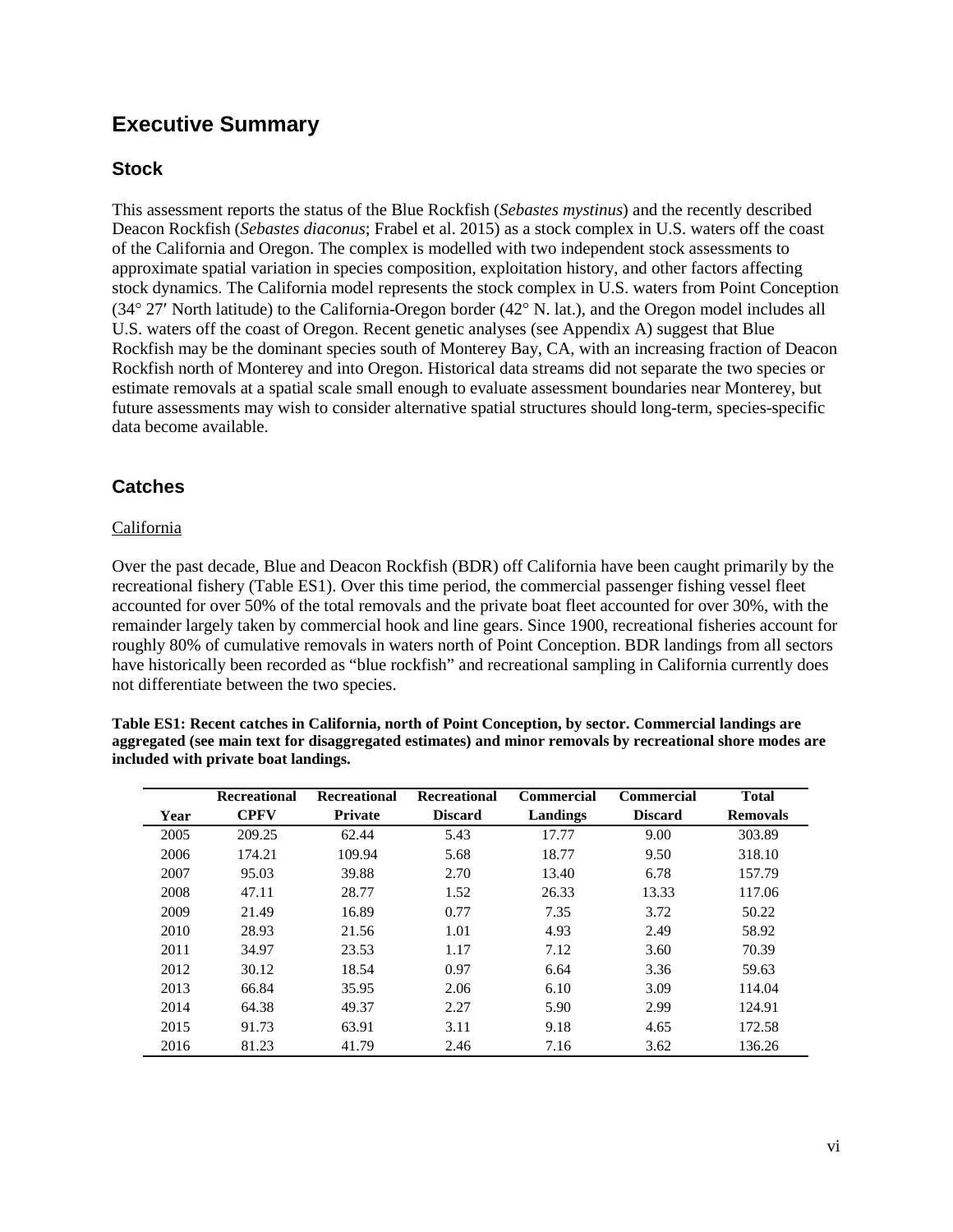Recreational removals in California prior to 2004 were only estimated at large spatial scales -- north and south of Point Conception -- following the design of the Marine Recreational Fisheries Statistics Survey (MRFSS). Recent sampling (2004 – present) by the California Recreational Fisheries Survey (CRFS) produces estimates of BDR landings and discard at a finer spatial resolution. Total removals north of Point Conception increased steadily following World War II, peaking in the late 1970s and early 1980s with annual removals exceeding 600 mt per year (Figure ES1). This was followed by a decline in catch until about 2010. Recent years have seen a steady increase in landings, but total removals remain low relative to historical levels.

#### Oregon

BDR in Oregon is predominantly caught using hook-and-line gear by recreational fishermen and by hookand-line or longline gear by commercial fishermen. Several other gear types harvest incidental amounts of BDR (including troll and trawl gear). Catch of BDR is almost all incidental as these species regularly school with Black Rockfish, the main target of Oregon nearshore fisheries. Only a small number of recreational and commercial fishermen target these fish regularly, generally in winter and spring months when catch rates tend to be higher.

Total landings have generally increased through time up until the late-1990s when landings returned to levels in the 2000s that more consistent with those observed in the 1980s (Figure ES2). Since the implementation of management limits on the commercial fishery in 2004 (fleet size limit, annual landing caps, and daily and period landing limits) and on the recreational fishery since 2001 (bag limit reductions), landings have reduced and have been generally stable. Recent landings continue to be dominated by the recreational landing fishery (Table ES2).

|      |       |       |             | Commercial Landings Commercial Discards Recreational Landings Recreational Discards Recreational |             | Total    |
|------|-------|-------|-------------|--------------------------------------------------------------------------------------------------|-------------|----------|
| Year | Fleet | Fleet | Ocean Fleet | Ocean Fleet                                                                                      | Shore Fleet | Removals |
| 2005 | 5.18  | 1.28  | 31.10       | 0.76                                                                                             | 2.17        | 40.49    |
| 2006 | 4.68  | 1.16  | 11.52       | 0.30                                                                                             | 1.06        | 18.72    |
| 2007 | 4.26  | 1.05  | 16.16       | 0.56                                                                                             | 1.07        | 23.10    |
| 2008 | 2.74  | 0.68  | 15.14       | 0.68                                                                                             | 1.08        | 20.32    |
| 2009 | 2.85  | 0.70  | 15.28       | 0.94                                                                                             | 1.09        | 20.86    |
| 2010 | 4.04  | 1.00  | 21.17       | 0.79                                                                                             | 1.09        | 28.09    |
| 2011 | 6.58  | 1.62  | 20.44       | 0.76                                                                                             | 1.10        | 30.50    |
| 2012 | 6.84  | 1.69  | 25.12       | 0.71                                                                                             | 1.11        | 35.47    |
| 2013 | 5.15  | 1.27  | 23.06       | 0.78                                                                                             | 1.12        | 31.38    |
| 2014 | 3.97  | 0.98  | 18.11       | 0.62                                                                                             | 1.12        | 24.80    |
| 2015 | 1.51  | 0.37  | 28.04       | 1.68                                                                                             | 1.13        | 32.73    |
| 2016 | 2.06  | 0.51  | 19.95       | 0.71                                                                                             | 1.14        | 24.37    |

#### **Table ES2: Recent catches (mt) for BDR in Oregon by fleet.**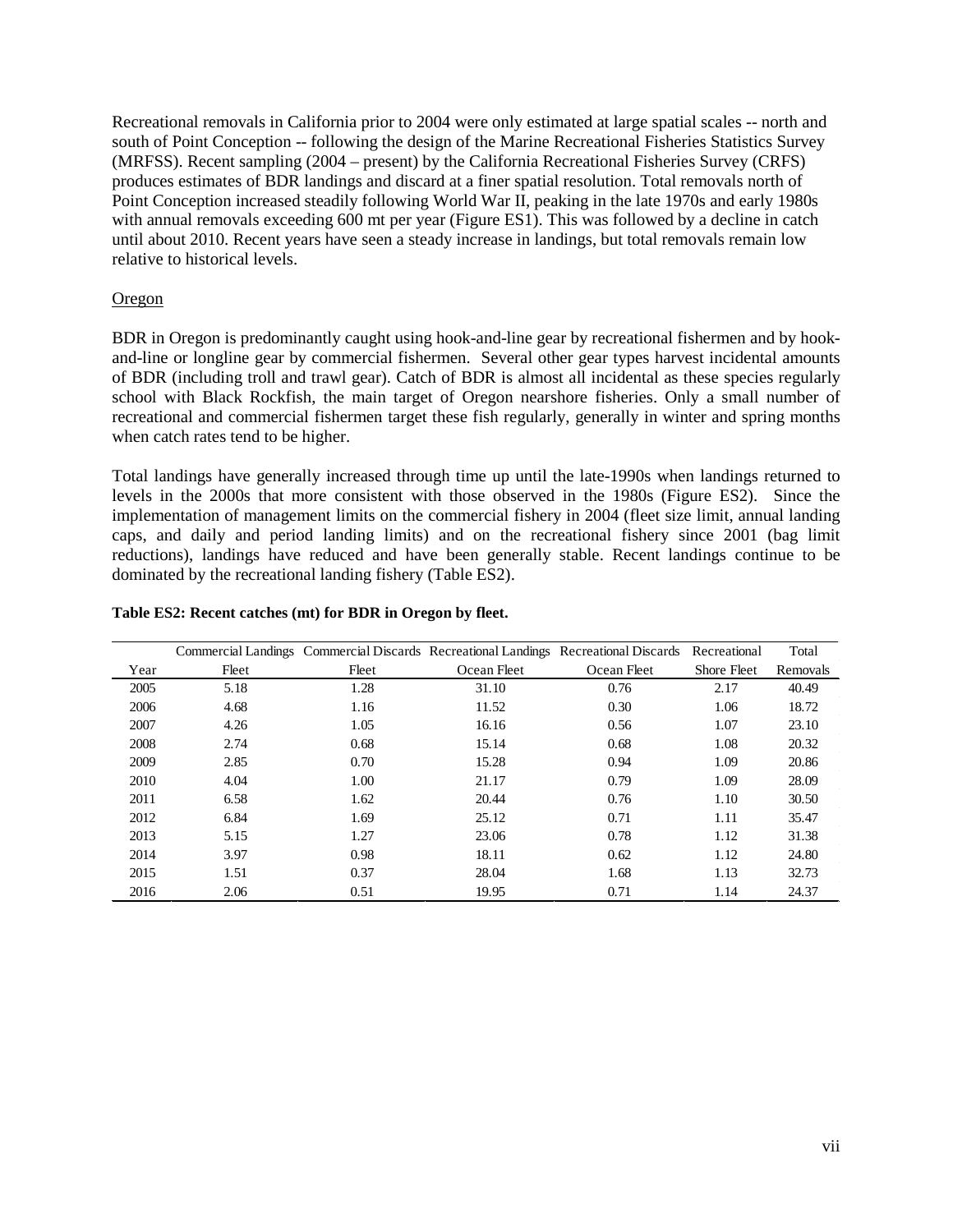

**Figure ES1: Catch histories by fleet in the base models for California (upper panel) and Oregon (lower panel).**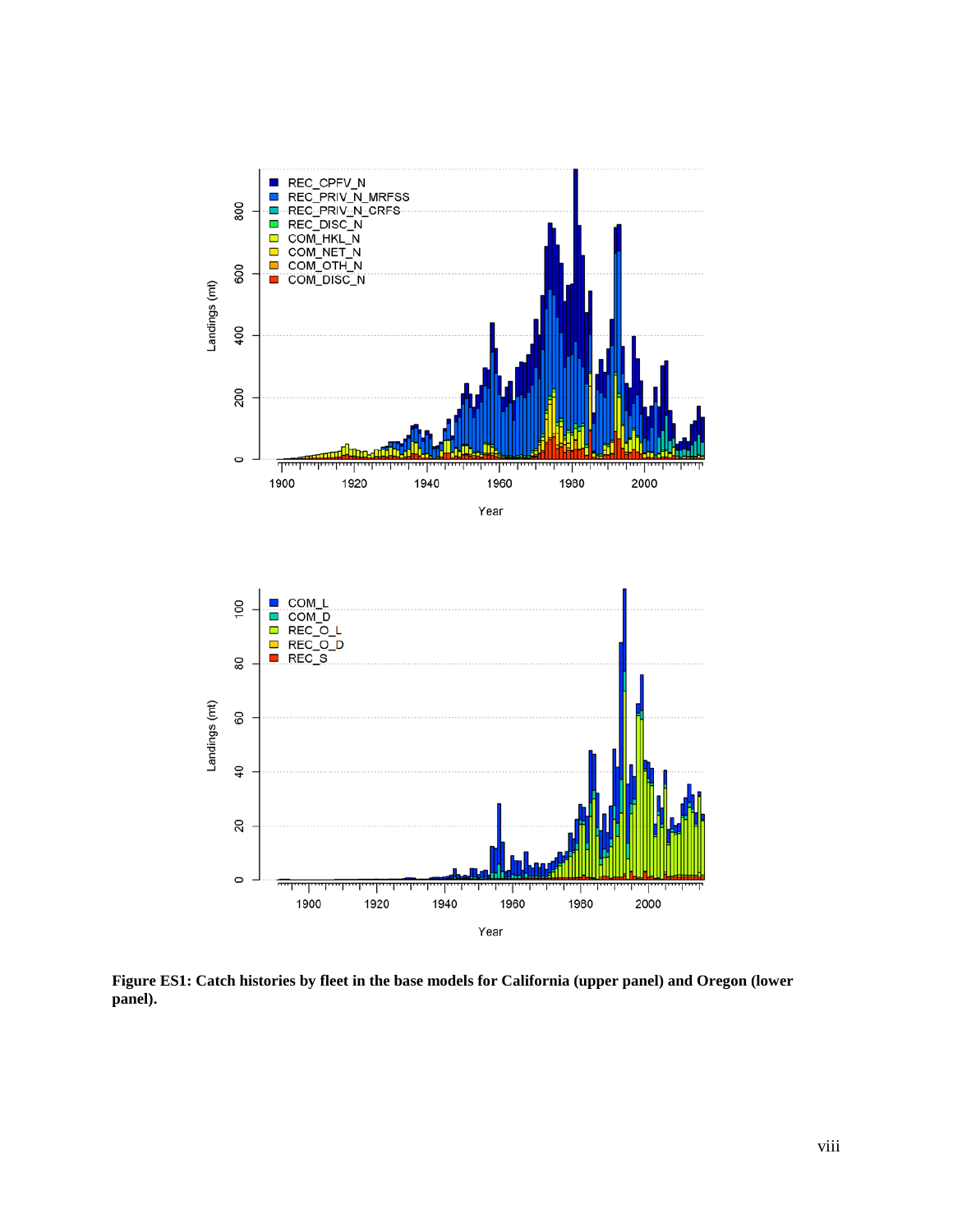#### <span id="page-8-0"></span>**Data and assessment**

#### California

"Blue Rockfish" (now known to include both Blue and Deacon Rockfishes) was last assessed in 2007, and estimated to be at 29% of unfished spawning output (Key et al. 2008). The 2017 assessment of BDR uses Stock Synthesis 3 (version V3.30.03.07). The assessment is structured as a single, sex-disaggregated, unit population, spanning U.S. waters from Point Conception to the California-Oregon border. The assessment model operates on an annual time step covering the period 1900 to 2017 (not including forecast years) and assumes an unfished population prior to 1900. Population dynamics are modeled for ages 0 through 35, with age-35 being the accumulator age. The maximum observed age was 39 for males and 43 for females. The model is conditioned on catch from two sectors (commercial and recreational) divided among eight fleets, and is informed by five abundance indices (one fishery-independent survey, two CPUE indices from shore-based sampling programs, and two CPUE indices from onboard observer programs). Size composition data include lengths from multiple fleets spanning the period 1959-2016, but a very limited number of age structures were available for California, specifically from the recreational fishery (1980-1984) and two research programs conducted in 2010-2011. The assessment estimates parameters for natural mortality of females and males, steepness of the Beverton-Holt stock-recruitment relationship, and gender-specific growth parameters. Year class strength is estimated as deviations from the expected stock-recruitment relationship beginning in 1950.

#### Oregon

This is the first full assessment for BDR in Oregon waters so no direct transition from a previous assessment was possible. However, there was a transition from the 2007 Blue Rockfish assessment conducted in California waters (Key et al. 2008) to the current California BDR assessment. The base modeling assumptions used in the final transition step for the California model were used as a starting point for evaluating Oregon assessment models and building the Oregon BDR base case model.

The Oregon assessment uses the same recent version of Stock Synthesis 3 (version V3.30.03.07) as the California assessment. The Oregon assessment is structured as a single, sex-disaggregated, unit population, spanning Oregon coastal waters, and operates on an annual time step covering the period 1892 to 2017. Fleets were specified for recreational and commercial sectors. Three recreational fishing fleets are used in this assessment: 1) ocean-boats (Private Boat and Rental (PBR) and Commercial Passenger Fishing Vessel (CPFV) boat types) that landed BDR, 2) ocean-boats that discarded BDR, and 3) landings from shore (beach/bank and man-made structure types) and estuary-boats (PBR boat type). Two commercial fishing fleets are used in this assessment: 1) combined hook-and-line and longline gear type landed BDR, and 2) combined hook-and-line and longline gear type discarded BDR. Data used in the assessment includes time-series of commercial and recreational landings, four fishery-dependent abundance indices (catch-per-unit-effort or CPUE), length compositions for each fleet, and age compositions from the recreational ocean-boat landings fleet, the commercial landings fleet, and a collection of research survey ages.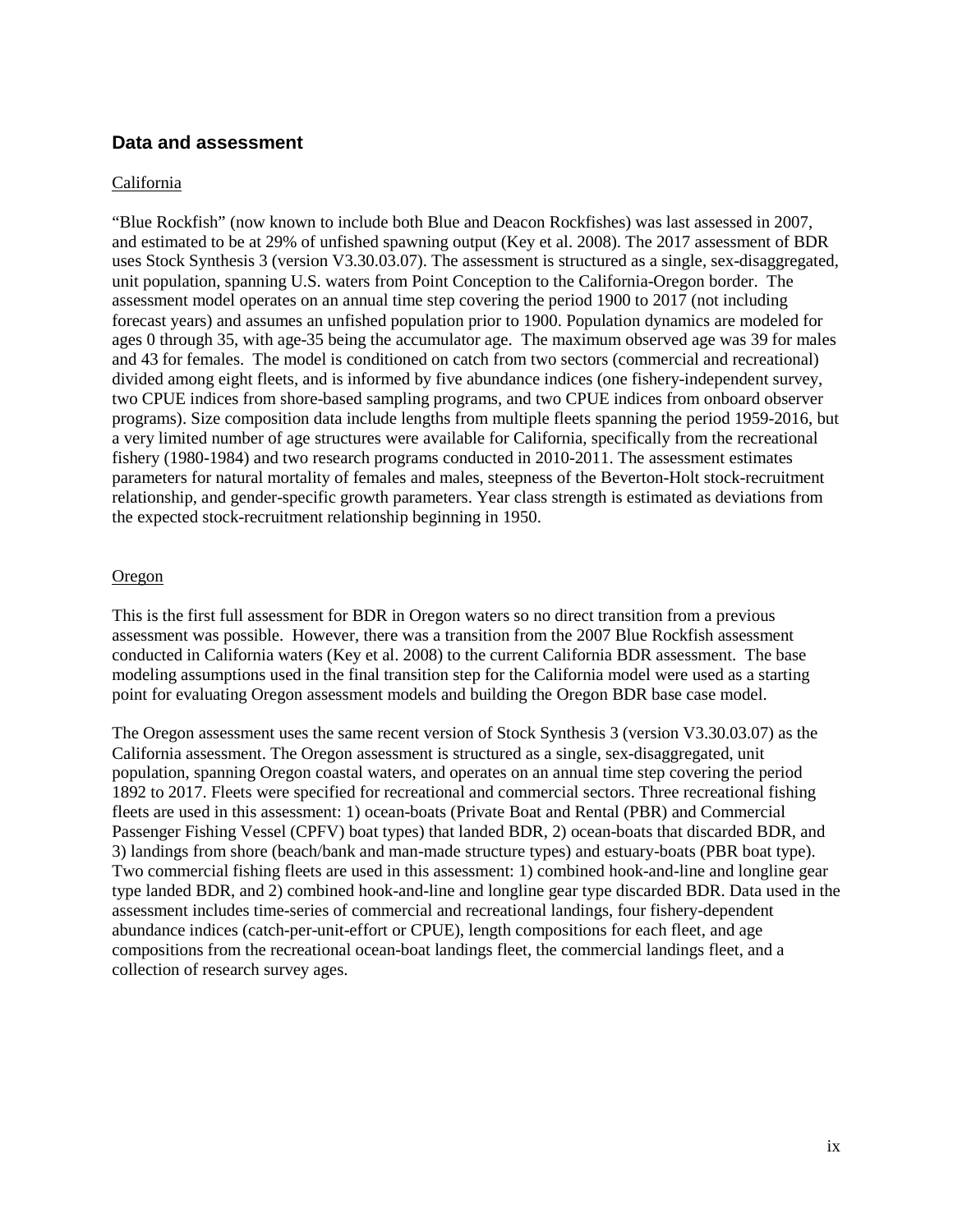## <span id="page-9-0"></span>**Stock biomass**

#### California

Spawning output of BDR in California was estimated to be 812 million eggs in 2017 (~95% asymptotic intervals: 0-1,661 million eggs), or 37% of unfished spawning output ("depletion," ~95% asymptotic intervals: 0-78.5%; Table ES3). Depletion is a ratio of the estimated spawning biomass in a particular year relative to estimated unfished, equilibrium spawning biomass. In California, spawning output declined rapidly in the 1970s and early 1980s, falling below the minimum stock size threshold in the early 1980s, followed by a steady recovery since the late 2000s (Figures ES2 and ES3). The trend in spawning output in 2017 is approaching the management target (40% of unfished spawning output), but the precision of that estimate is low relative to other management reference points (e.g. the SPR $_{50\%}$ proxies for target spawning biomass and maximum yield).

#### **Oregon**

BDR spawning biomass was estimated to be 296 million eggs in 2017 (~95% asymptotic intervals: 64- 527 million eggs), which when compared to unfished spawning biomass equates to a depletion level of 69% (~95% asymptotic intervals: 0.52-0.85; Table ES4) in 2017. In general, spawning biomass has been trending slightly downwards, with the exception of an increase in the 1990s due to several high recruitment years (Figure ES2). Stock size is estimated to be at the lowest level throughout the historic time series in 2017, but the stock is estimated to be well above the management target of B40% (Figure ES3).

|      | Spawning         | $\sim 95\%$ | Estimated | $\sim 95\%$  |
|------|------------------|-------------|-----------|--------------|
|      | Output           | confidence  | depletion | confidence   |
| Year | (eggs x $10^6$ ) | intervals   | (% )      | intervals    |
| 2005 | 383              | 85-682      | 17.6      | $2.8 - 32.4$ |
| 2006 | 362              | 47–678      | 16.6      | $1.1 - 32.2$ |
| 2007 | 340              | $5 - 675$   | 15.6      | $0 - 32.0$   |
| 2008 | 351              | $0 - 712$   | 16.1      | $0 - 33.7$   |
| 2009 | 375              | $0 - 768$   | 17.2      | $0 - 36.3$   |
| 2010 | 416              | $0 - 846$   | 19.1      | $0 - 40.0$   |
| 2011 | 459              | $0 - 930$   | 21.1      | $0 - 44.0$   |
| 2012 | 509              | $0 - 1,028$ | 23.4      | $0 - 48.7$   |
| 2013 | 573              | $0 - 1,152$ | 26.3      | $0 - 54.5$   |
| 2014 | 638              | $0 - 1,285$ | 29.3      | $0 - 60.8$   |
| 2015 | 703              | $0 - 1,421$ | 32.3      | $0 - 67.3$   |
| 2016 | 757              | $0 - 1,542$ | 34.7      | $0 - 73.0$   |
| 2017 | 812              | $0 - 1,661$ | 37.3      | $0 - 78.5$   |

**Table ES3: Recent trends in the beginning of the year biomass and depletion for BDR in California waters. Asymptotic confidence intervals truncated at zero.**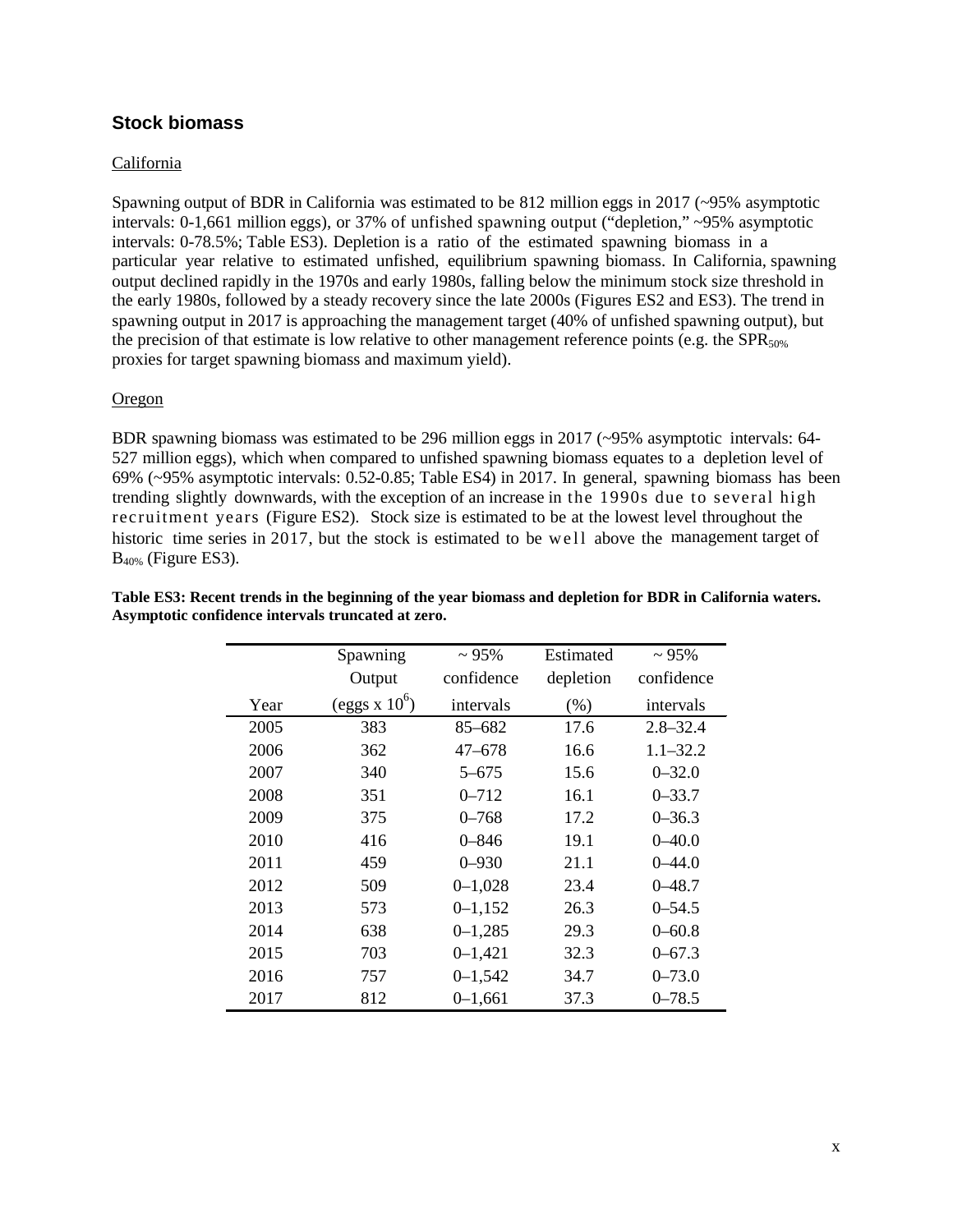|      | Spawning         | $\sim 95\%$ | Estimated | $\sim 95\%$    |
|------|------------------|-------------|-----------|----------------|
|      | Output           | confidence  | depletion | confidence     |
| Year | (eggs x $10^6$ ) | intervals   |           | intervals      |
| 2005 | 386              | $107 - 665$ | 89.6      | $72.3 - 106.9$ |
| 2006 | 370              | 98-643      | 86.0      | $68.5 - 103.4$ |
| 2007 | 358              | 94-621      | 83.0      | 66.0-99.9      |
| 2008 | 344              | 89-600      | 79.8      | $63.3 - 96.4$  |
| 2009 | 337              | 86-587      | 78.1      | 61.9–94.4      |
| 2010 | 334              | 85–583      | 77.6      | 61.4–93.7      |
| 2011 | 330              | 82-578      | 76.5      | $60.3 - 92.7$  |
| 2012 | 322              | 78–566      | 74.6      | 58.4–90.9      |
| 2013 | 312              | $72 - 553$  | 72.5      | 56.1-88.9      |
| 2014 | 307              | 69–545      | 71.2      | 54.7–87.7      |
| 2015 | 304              | 68-540      | 70.5      | $54.2 - 86.8$  |
| 2016 | 299              | 65–533      | 69.3      | 52.8-85.8      |
| 2017 | 296              | 64-527      | 68.6      | 52.2–84.9      |

**Table ES4: Recent trends in the beginning of the year biomass and depletion for BDR in Oregon waters.**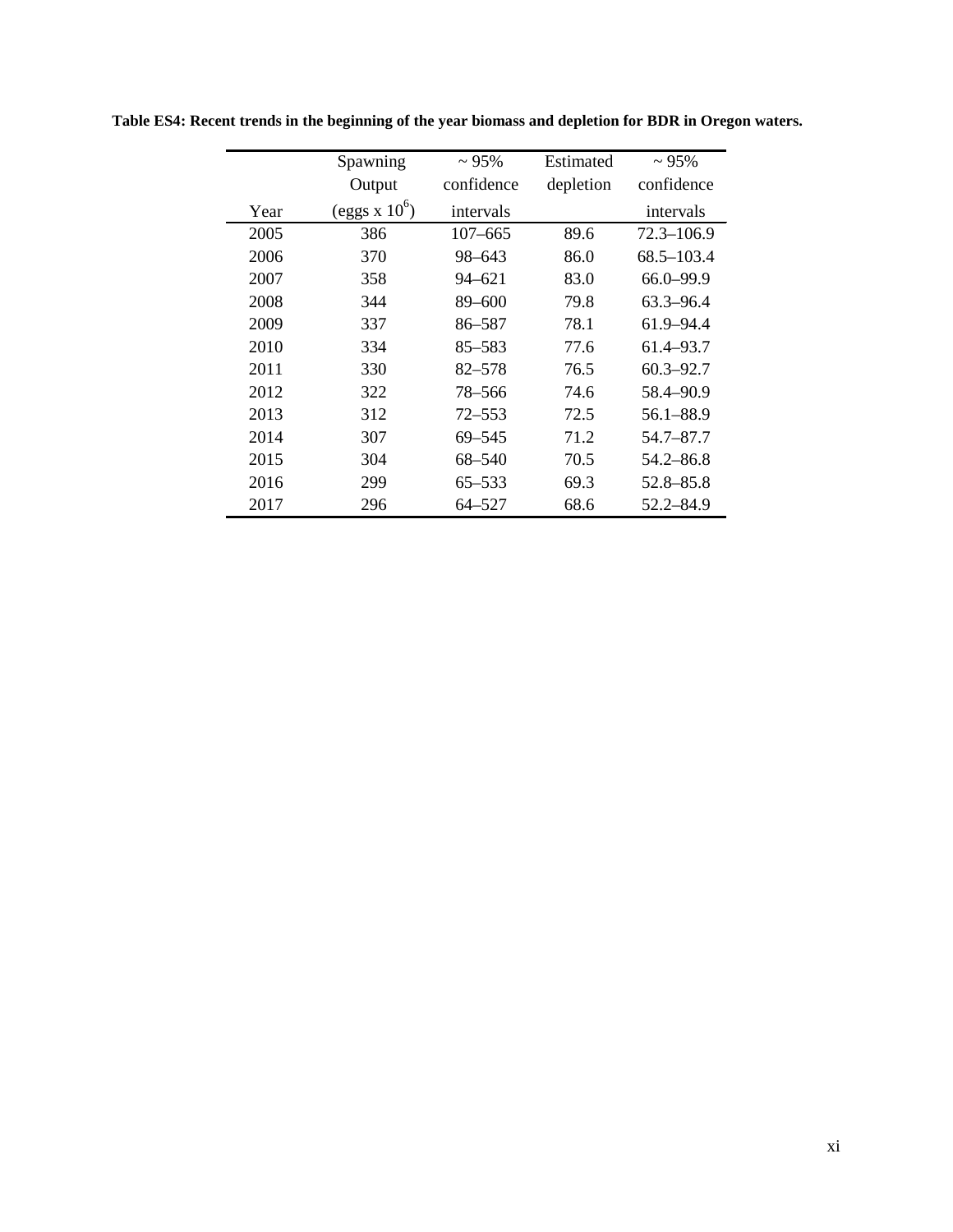Spawning output with ~95% asymptotic intervals





**Figure ES2: Recent trends in the beginning of the year spawning output (millions of eggs) for BDR in California waters (upper panel) and Oregon waters (lower panel).**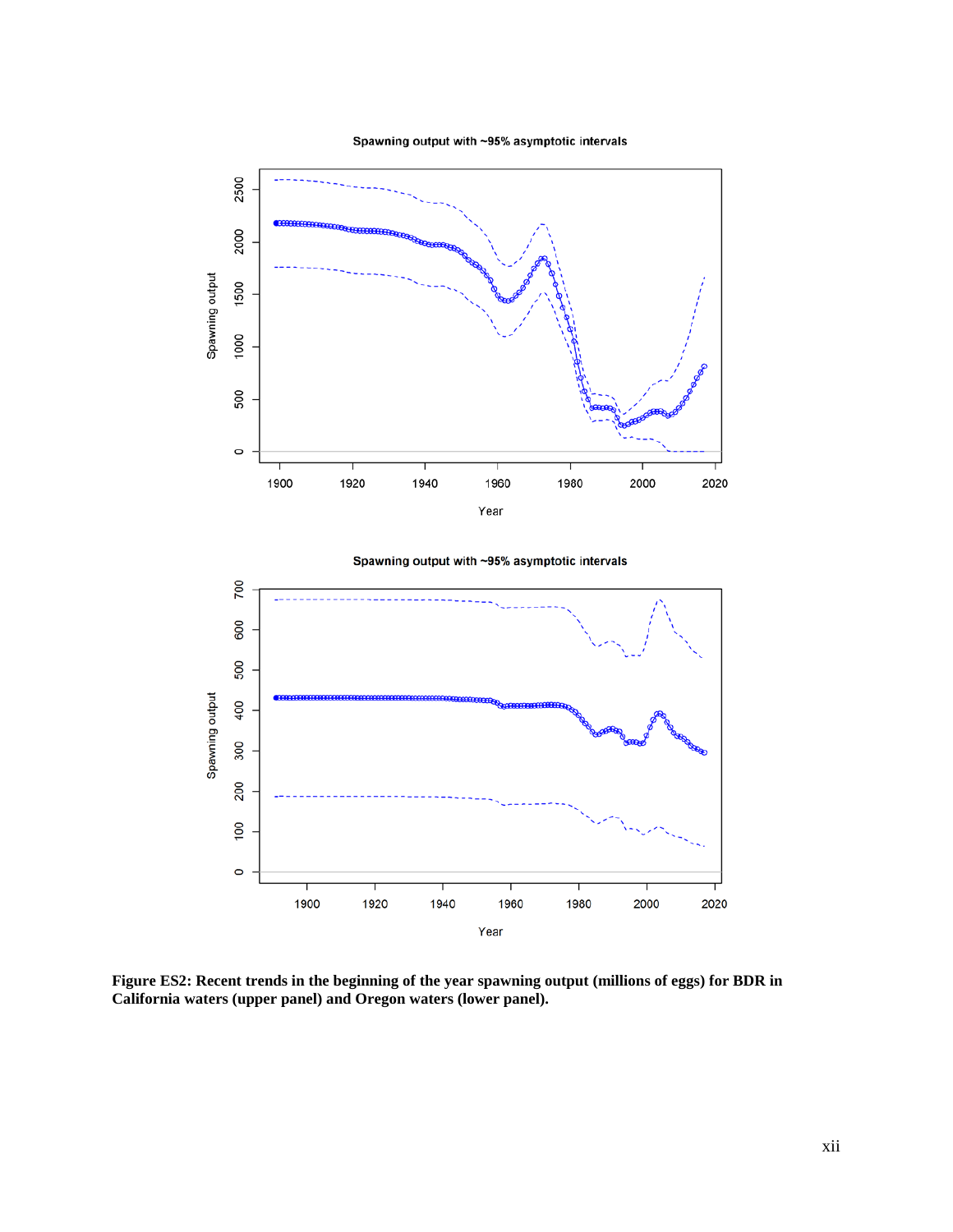Spawning depletion with ~95% asymptotic intervals



Spawning depletion with ~95% asymptotic intervals



**Figure ES3: Estimated relative depletion (spawning output relative to unfished spawning output) with approximate 95% asymptotic confidence intervals (dashed lines) for BDR in California (upper panel) and Oregon (lower panel).**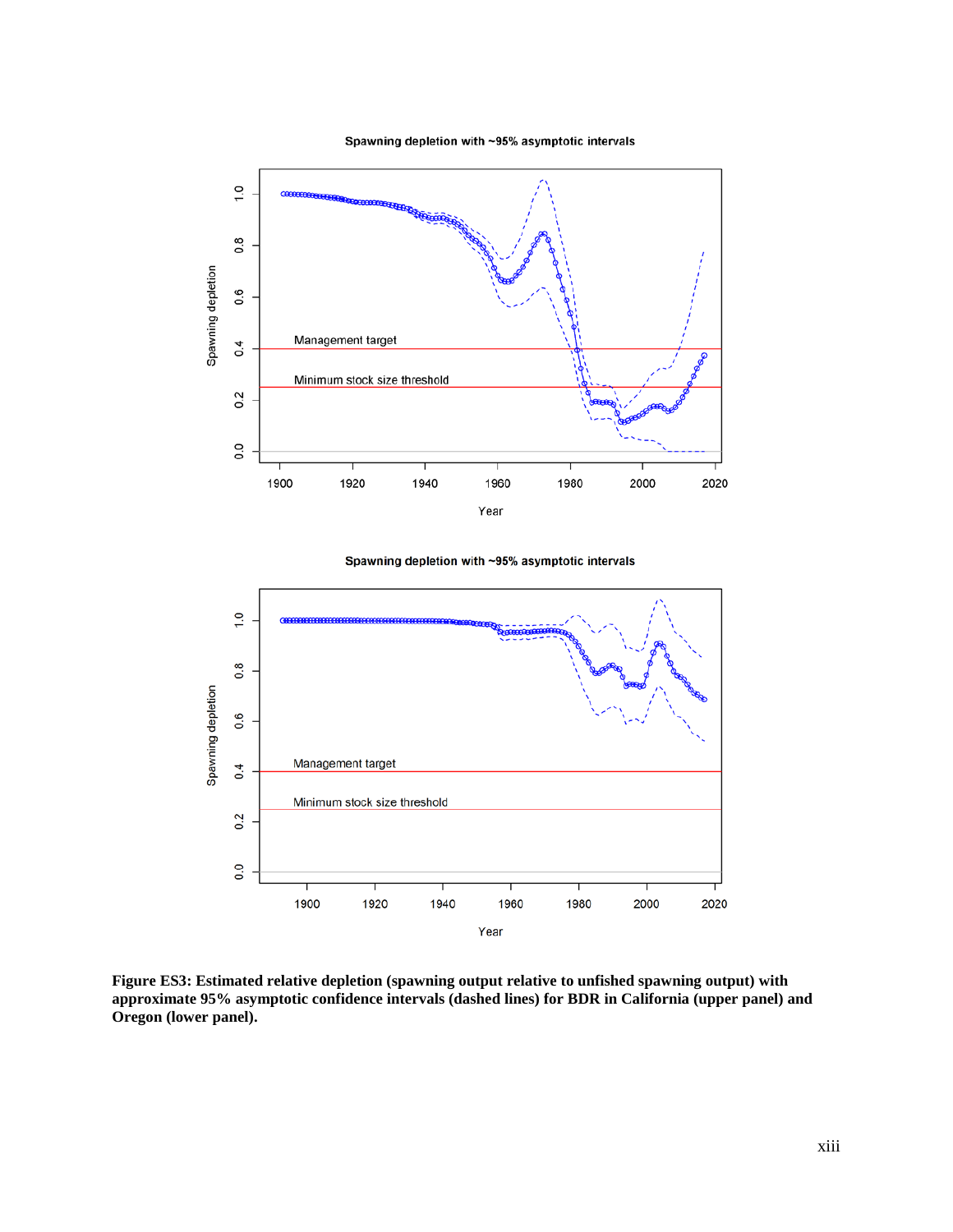## <span id="page-13-0"></span>**Recruitment**

#### California

A recent, strong recruitment in 2013 has contributed to the recent increase in BDR biomass in California (Table ES5; Figure ES4). This recruitment is informed by several, independent data sets, was observed by multiple juvenile rockfish surveys, and is also supported by length composition data in the model. Aboveaverage recruitments in 2008 and 2009 are largely driven by recent age data covering the years 2010- 2011, but the 2007 recruitment appears to be supported by multiple data sources, as well. Overall, variability in recruitment is average (to low) relative to other rockfish species, with an RMSE of 0.47 for the main period of recruitment deviations.

#### **Oregon**

Recruitment variability was dynamic for BDR (Table ES6, Figure ES4) and indicated well above average recruitment in 2013. Other years with relatively high estimates of recruitment were 1993, 1994, and 1995. The BDR stock in Oregon has not been depleted to levels that would provide information on how recruitment changes with spawning biomass at low spawning biomass levels (i.e., inform the steepness parameter).

| Year | Estimated   | $\sim 95\%$      | Estimated   | $~1.95\%$        |
|------|-------------|------------------|-------------|------------------|
|      | Recruitment | confidence       | Recruitment | confidence       |
|      | (1,000s)    | intervals        | Deviations  | intervals        |
| 2005 | 1,623       | 567-4,644        | $-0.49$     | $-1.068 - 0.088$ |
| 2006 | 1,364       | $462 - 4028$     | $-0.637$    | $-1.256 - 0.017$ |
| 2007 | 7,249       | $2,601 - 20,201$ | 1.065       | $0.695 - 1.436$  |
| 2008 | 5,571       | 1,949-15,926     | 0.786       | $0.356 - 1.215$  |
| 2009 | 5,568       | 1,896-16,351     | 0.753       | $0.263 - 1.243$  |
| 2010 | 2,362       | 759-7,349        | $-0.153$    | $-0.869 - 0.564$ |
| 2011 | 2,722       | $895 - 8,285$    | $-0.055$    | $-0.770 - 0.660$ |
| 2012 | 2,269       | 719-7,159        | $-0.28$     | $-1.108 - 0.547$ |
| 2013 | 8,510       | 2,875-25,190     | 0.995       | $0.323 - 1.667$  |
| 2014 | 3,791       | 1,275-11,269     | 0.144       | $-0.635 - 0.922$ |
| 2015 | 3,410       | 1,163-9,997      | $-0.01$     | $-0.804 - 0.785$ |
| 2016 | 3,376       | 1,170-9,739      | $-0.058$    | $-0.870 - 0.755$ |
| 2017 | 3,707       | 1,222-11,248     | 0           | $-0.980 - 0.980$ |

#### **Table ES5: Recent trend in estimated recruitment for BDR in U.S. waters off California and north of Point Conception.**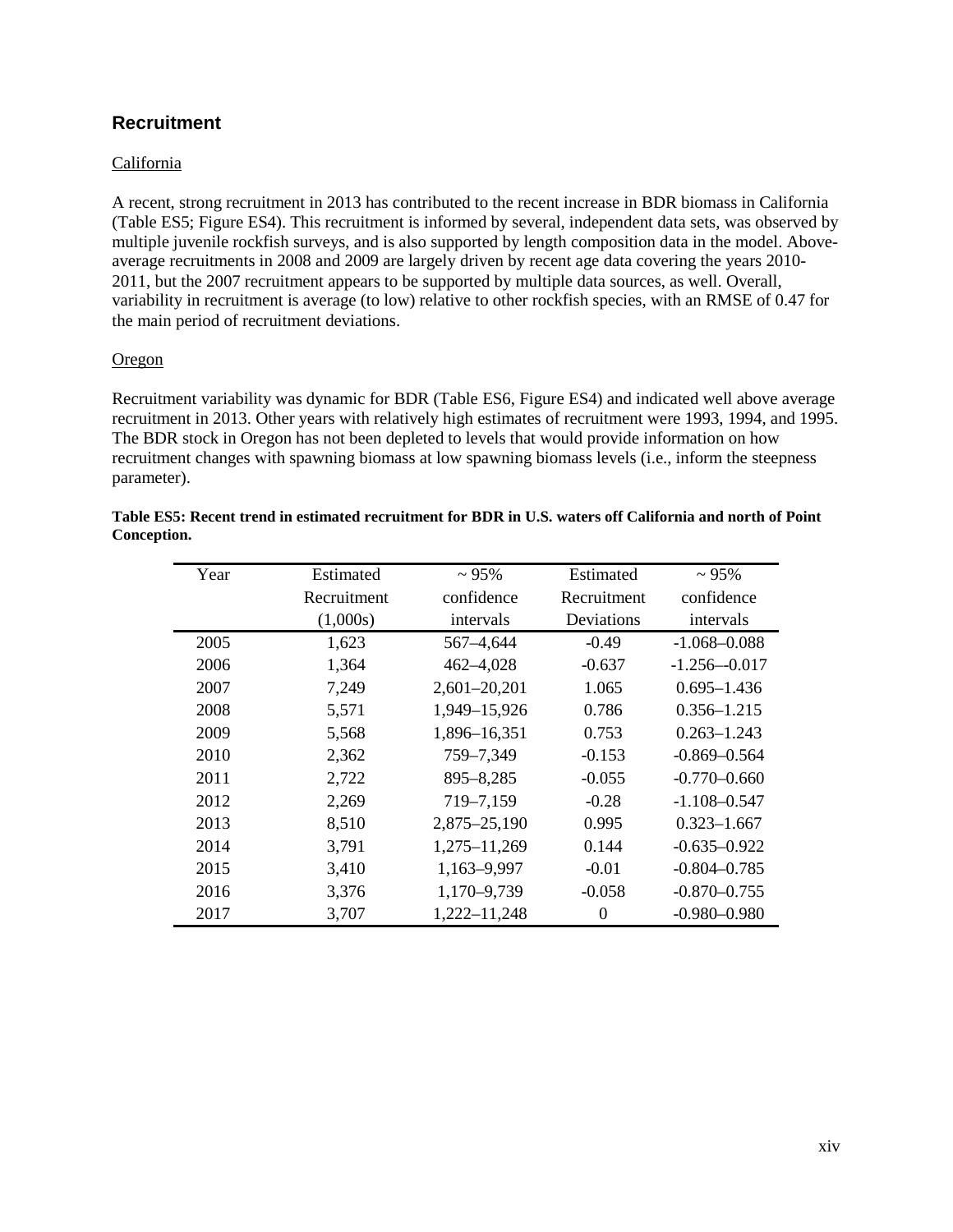| Year | Estimated   | $~1.95\%$     | Estimated        | $\sim 95\%$      |
|------|-------------|---------------|------------------|------------------|
|      | Recruitment | confidence    | Recruitment      | confidence       |
|      | (1,000s)    | intervals     | Deviations       | intervals        |
| 2005 | 1,039       | $525 - 2,057$ | 0.017            | $-0.294 - 0.328$ |
| 2006 | 369         | 172–792       | $-1.015$         | $-1.506 - 0.523$ |
| 2007 | 959         | $483 - 1,903$ | $-0.055$         | $-0.383 - 0.272$ |
| 2008 | 1,290       | $651 - 2,553$ | 0.246            | $-0.078 - 0.570$ |
| 2009 | 591         | $271 - 1,290$ | $-0.531$         | $-1.061 - 0.001$ |
| 2010 | 1,211       | 572-2,564     | 0.187            | $-0.276 - 0.649$ |
| 2011 | 654         | $280 - 1,528$ | $-0.433$         | $-1.072 - 0.206$ |
| 2012 | 738         | $304 - 1,797$ | $-0.314$         | $-1.021 - 0.393$ |
| 2013 | 2,233       | 942-5,292     | 0.791            | $0.122 - 1.461$  |
| 2014 | 1,054       | $387 - 2,871$ | 0.037            | $-0.854 - 0.928$ |
| 2015 | 960         | 339-2,718     | $-0.06$          | $-1.009 - 0.888$ |
| 2016 | 1,095       | 618-1,939     | $\Omega$         | $0.000 - 0.000$  |
| 2017 | 1,093       | $617 - 1,937$ | $\boldsymbol{0}$ | $0.000 - 0.000$  |

**Table ES6: Recent trend in estimated recruitment for BDR in Oregon waters.**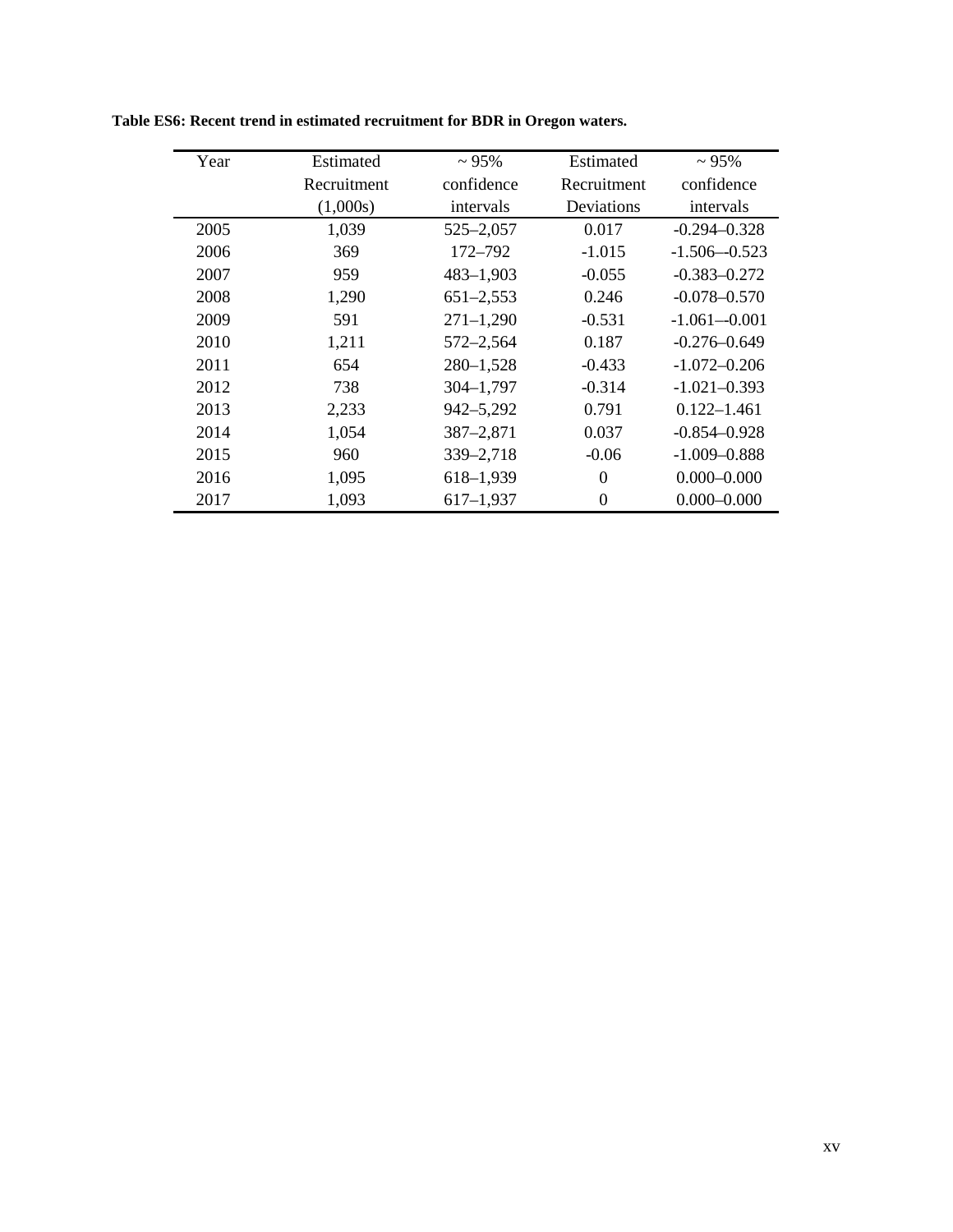Age-0 recruits (1,000s) with ~95% asymptotic intervals



Age-0 recruits (1,000s) with ~95% asymptotic intervals



**Figure ES4: Recent trend in estimated recruitment for BDR in U.S. waters off California (upper panel) and Oregon (lower panel).**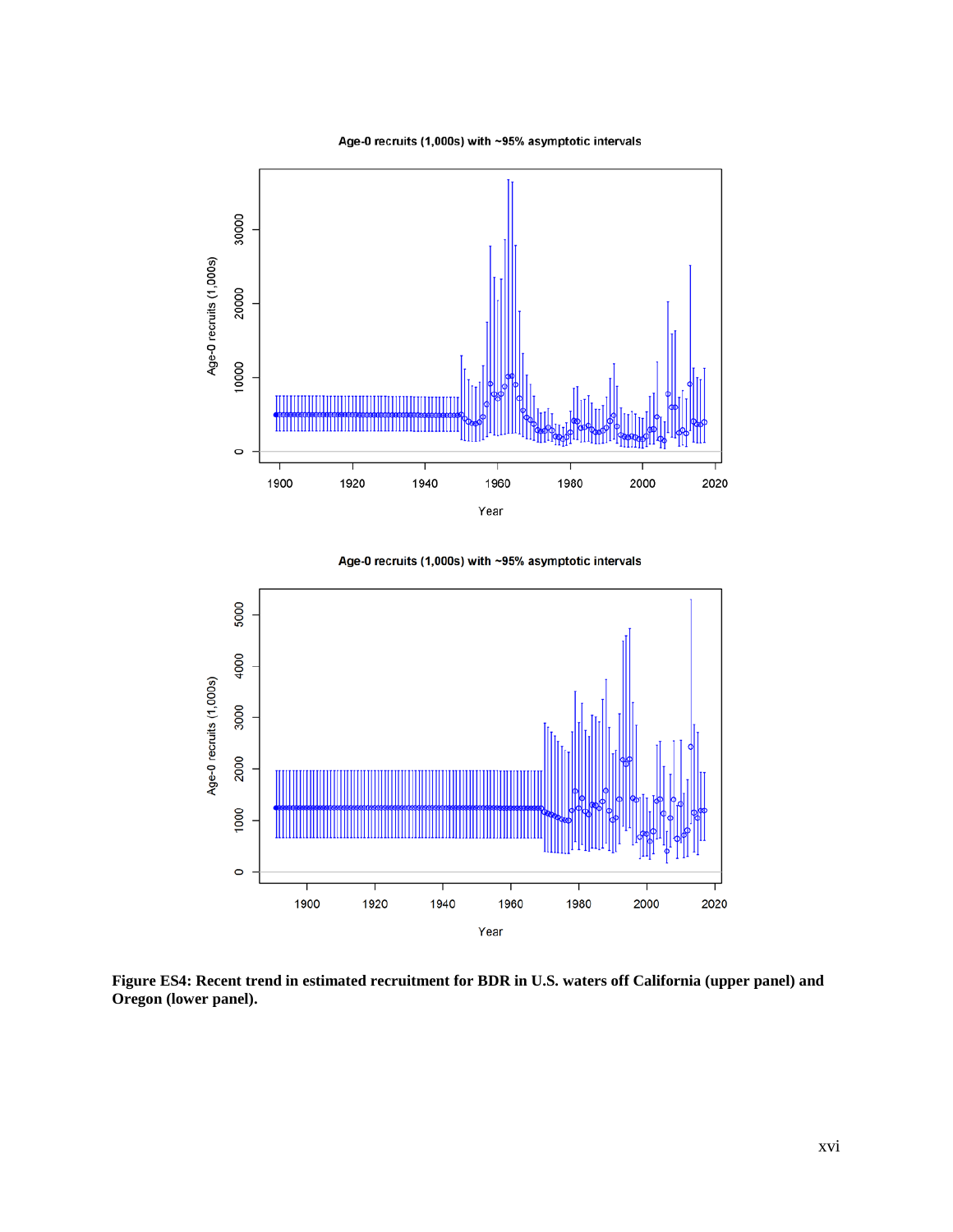## <span id="page-16-0"></span>**Exploitation status**

#### California

The annual (equilibrium) SPR harvest rate for BDR in California has been below target since 2008 (Table ES7, Figure ES5). Prior to 2008, the harvest rate exceeded the target for over 30 years, regularly reaching levels 50% above target in the 1980s and 1990s (Figure ES5). As with current estimates of spawning output, recent estimates of exploitation status are highly uncertain, ranging from 13% to 120% of target in 2016 (Table ES7). As a percentage of total biomass (ages  $0+$ ), California harvest rates peaked at 15-20% in the 1980s and 1990s, but have since declined to levels below 3% for the past decade (Figure ES6). Harvest rates in California are currently below target, and the stock is approaching the proxy target biomass (Figure ES7). Estimates of maximum sustainable yield for the California portion of the stock are 3 to 4 times larger than the Oregon stock (Figure ES8).

#### **Oregon**

Harvest rates in Oregon have generally increased through time until the mid-1990s when harvest was reduced to a relatively stable level beginning in the 2000s. The maximum harvest rate was 0.92 in 1993 (or 92% of the target level) before declining again to around 0.40 in recent years (Table ES8, Figure ES5). Summary fishing mortality rates have been around 0.02 in recent years (Figure ES6). Fishing intensity is estimated to have been below the target throughout the time series  $[(1-SPR) / (1-SPR<sub>50%</sub>) < 1]$ . In 2016, Oregon BDR biomass is estimated to have been 1.73 times higher than the target biomass level, while experiencing fishing intensity 2.86 times lower than the SPR fishing intensity target (Figure ES7). The equilibrium curve is shifted left, as expected from the high fixed steepness, showing a more productive stock than the SPR50% reference point would suggest (Figure ES8).

|      | Estimated    | $~1.95\%$       | Harvest | $\sim 95\%$     |
|------|--------------|-----------------|---------|-----------------|
|      | $(1-SPR)$ /  | confidence      | rate    | confidence      |
| Year | $(1-SPR50%)$ | intervals       | (ratio) | intervals       |
| 2005 | 141.69       | 98.22–185.16    | 0.09    | $0.020 - 0.167$ |
| 2006 | 145.70       | 100.49-190.91   | 0.10    | $0.014 - 0.181$ |
| 2007 | 112.86       | 54.07-171.65    | 0.05    | $0.004 - 0.094$ |
| 2008 | 95.20        | 34.80 – 155.60  | 0.04    | $0.002 - 0.067$ |
| 2009 | 52.14        | $6.09 - 98.20$  | 0.01    | $0.000 - 0.026$ |
| 2010 | 54.67        | 7.53–101.81     | 0.01    | $0.000 - 0.027$ |
| 2011 | 57.99        | $9.29 - 106.70$ | 0.02    | $0.000 - 0.029$ |
| 2012 | 47.31        | $5.01 - 89.60$  | 0.01    | $0.000 - 0.023$ |
| 2013 | 70.08        | 16.23–123.93    | 0.02    | $0.001 - 0.042$ |
| 2014 | 70.11        | 16.00–124.23    | 0.02    | $0.001 - 0.043$ |
| 2015 | 81.77        | 23.49–140.05    | 0.03    | $0.001 - 0.056$ |
| 2016 | 66.78        | 13.20–120.37    | 0.02    | $0.000 - 0.042$ |
| 2017 | 93.96        | 72.84–115.08    | 0.04    | $0.015 - 0.060$ |

#### **Table ES7. Recent trend in spawning potential ratio (entered as 1-SPR / 1-SPR50%) and exploitation for BDR in California waters.**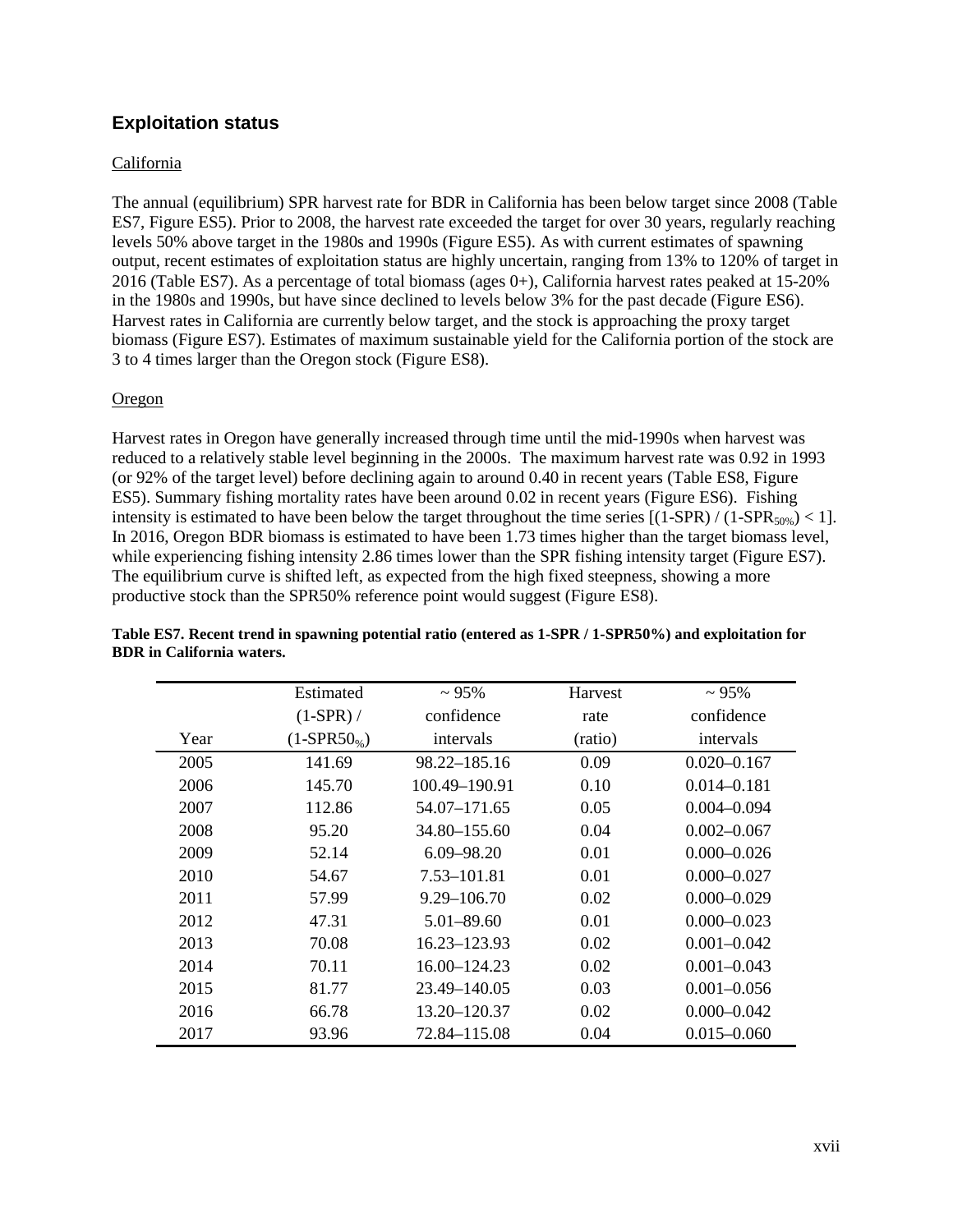|      | Estimated        | $\sim 95\%$     | Harvest | $\sim 95\%$     |
|------|------------------|-----------------|---------|-----------------|
|      | $(1-SPR)$ /      | confidence      | rate    | confidence      |
| Year | $(1-SPR50_{\%})$ | intervals       | (ratio) | intervals       |
| 2005 | 43.34            | 18.51–68.16     | 0.02    | $0.007 - 0.036$ |
| 2006 | 23.17            | $8.25 - 38.10$  | 0.01    | $0.003 - 0.017$ |
| 2007 | 28.78            | 10.71–46.85     | 0.01    | $0.004 - 0.021$ |
| 2008 | 26.36            | 9.50–43.23      | 0.01    | $0.004 - 0.019$ |
| 2009 | 27.37            | 9.87–44.87      | 0.01    | $0.004 - 0.020$ |
| 2010 | 35.81            | 13.80–57.82     | 0.02    | $0.005 - 0.027$ |
| 2011 | 38.95            | 15.27–62.63     | 0.02    | $0.005 - 0.030$ |
| 2012 | 44.81            | 18.22–71.40     | 0.02    | $0.006 - 0.035$ |
| 2013 | 41.26            | $16.00 - 66.53$ | 0.02    | $0.006 - 0.032$ |
| 2014 | 34.31            | 12.36–56.27     | 0.02    | $0.004 - 0.026$ |
| 2015 | 43.66            | 17.18–70.13     | 0.02    | $0.006 - 0.033$ |
| 2016 | 34.58            | 12.34–56.81     | 0.01    | $0.004 - 0.024$ |
| 2017 | 95.3             | 95.12-95.48     | 0.06    | $0.049 - 0.064$ |

**Table ES8. Recent trend in spawning potential ratio (entered as 1-SPR / 1-SPR50%) and exploitation for BDR in Oregon waters.**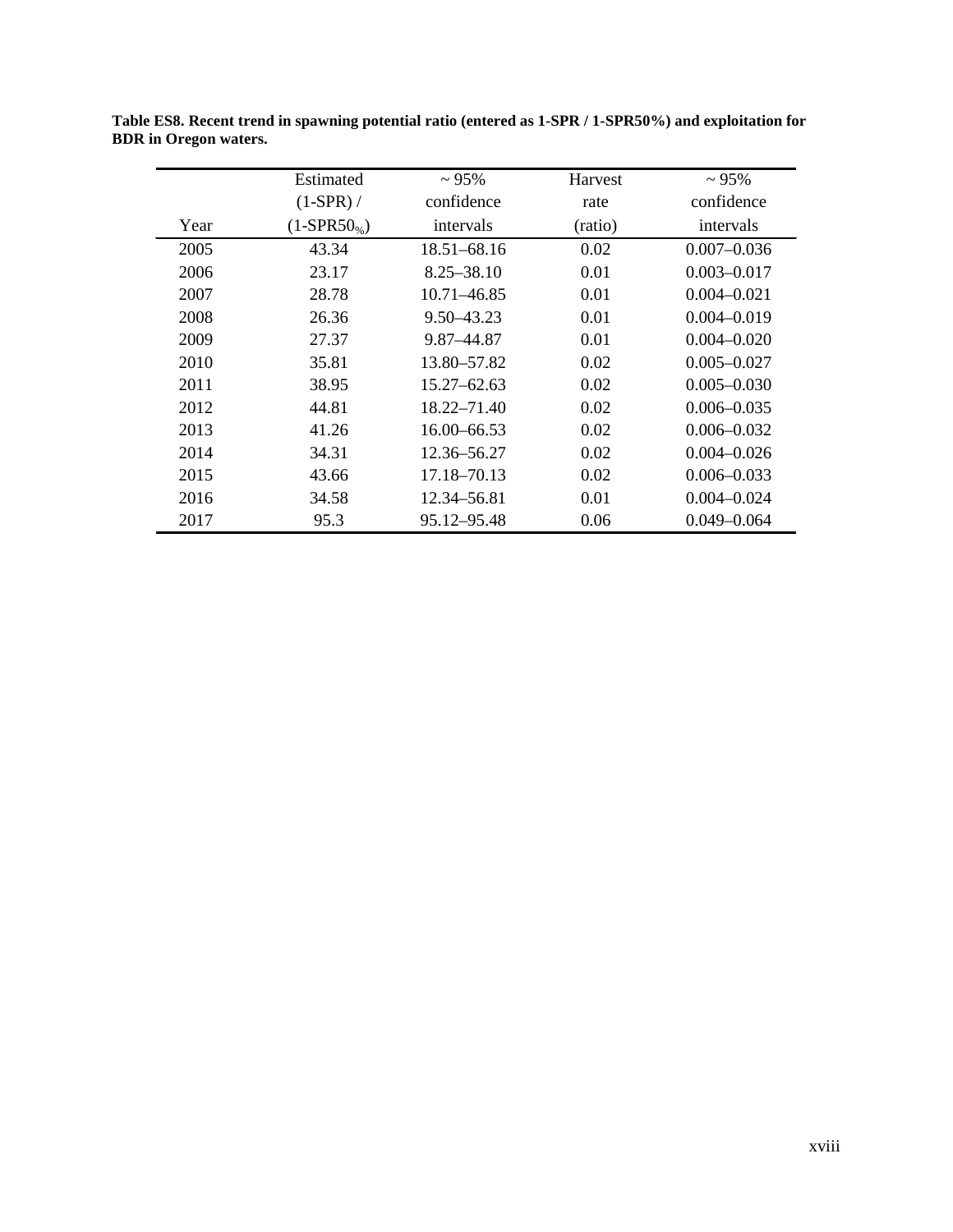

**Figure ES5. Estimated spawning potential ratio (SPR) for the base case models with approximate 95% asymptotic confidence intervals (upper panel: California; lower panel: Oregon). One minus SPR is plotted so that higher exploitation rates occur on the upper portion of the y-axis. The management target is plotted as red horizontal line and values above this reflect harvests in excess of the overfishing proxy based on the SPR50%.**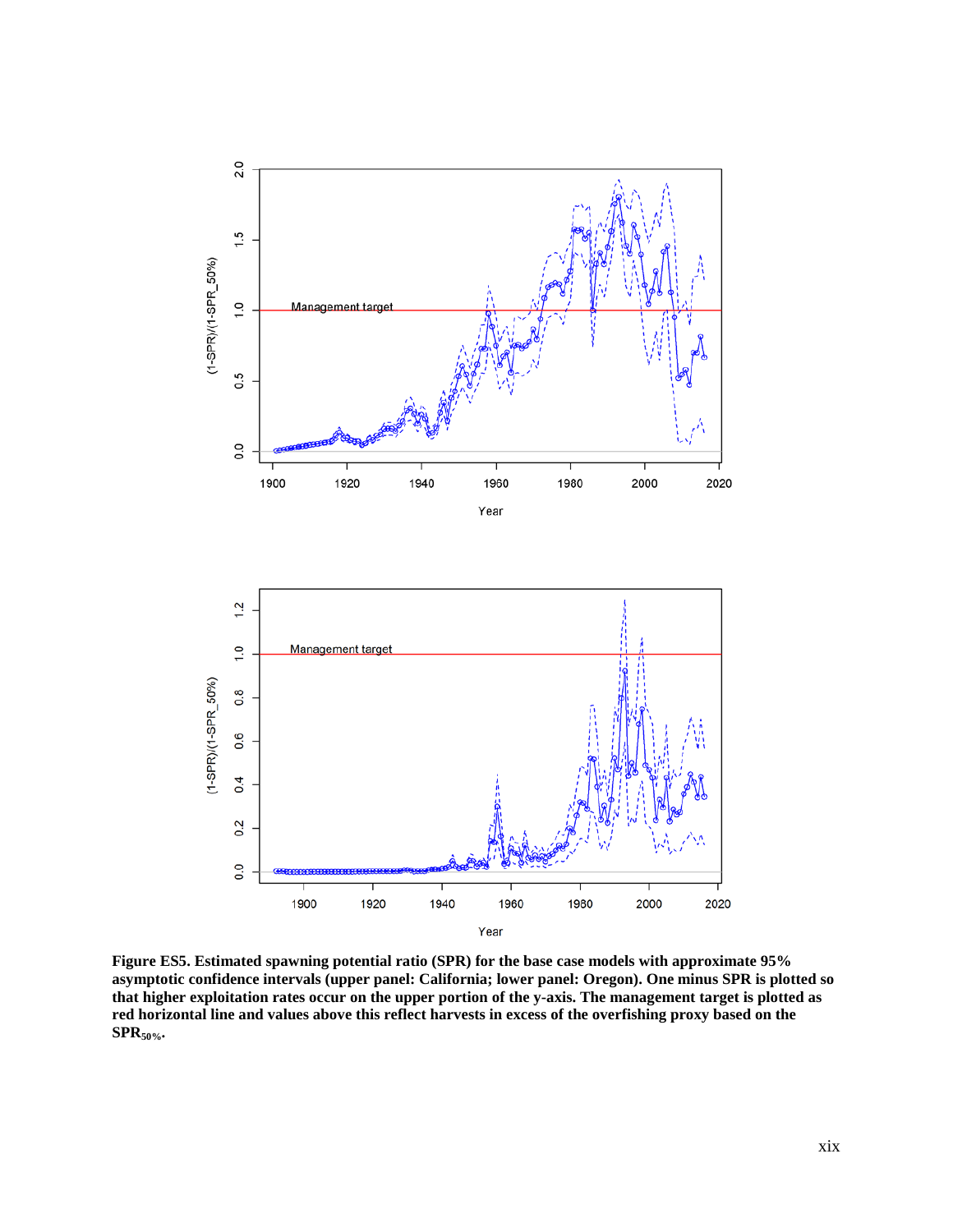

**Figure ES6. Time-series of estimated summary harvest rate (total catch divided by age-0 and older biomass) for the base case models (California, upper panel; Oregon, lower panel) with approximate 95% asymptotic confidence intervals (grey lines).**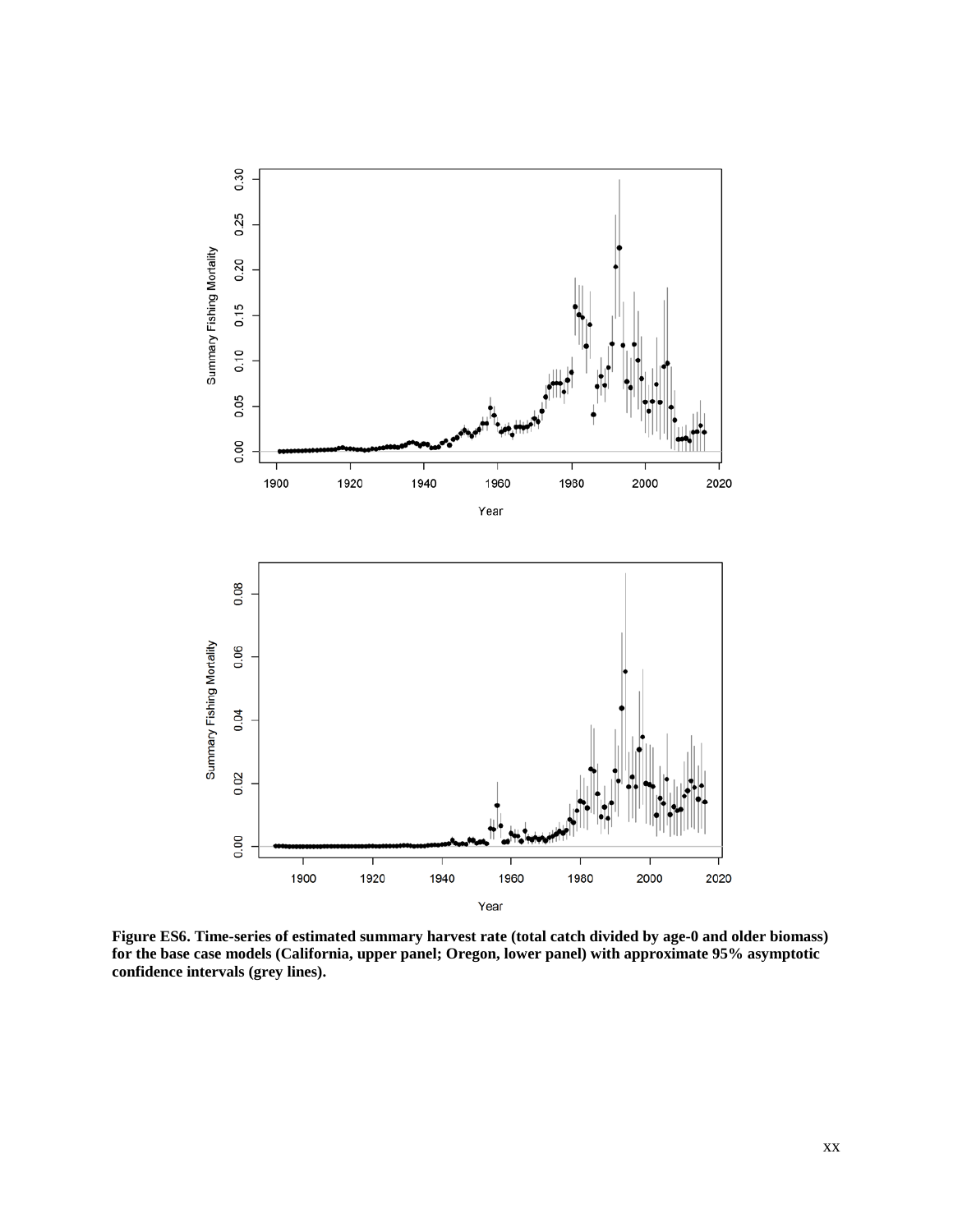

**Figure ES7. Phase plot of estimated relative (1-SPR) vs. relative spawning biomass for the base case models (California, upper panel; Oregon, lower panel). The relative (1-SPR) is (1-SPR) divided by 0.5 (the SPR target). Relative depletion is the annual spawning biomass divided by the spawning biomass corresponding to 40% of the unfished spawning biomass. The red point indicates the year 2016.**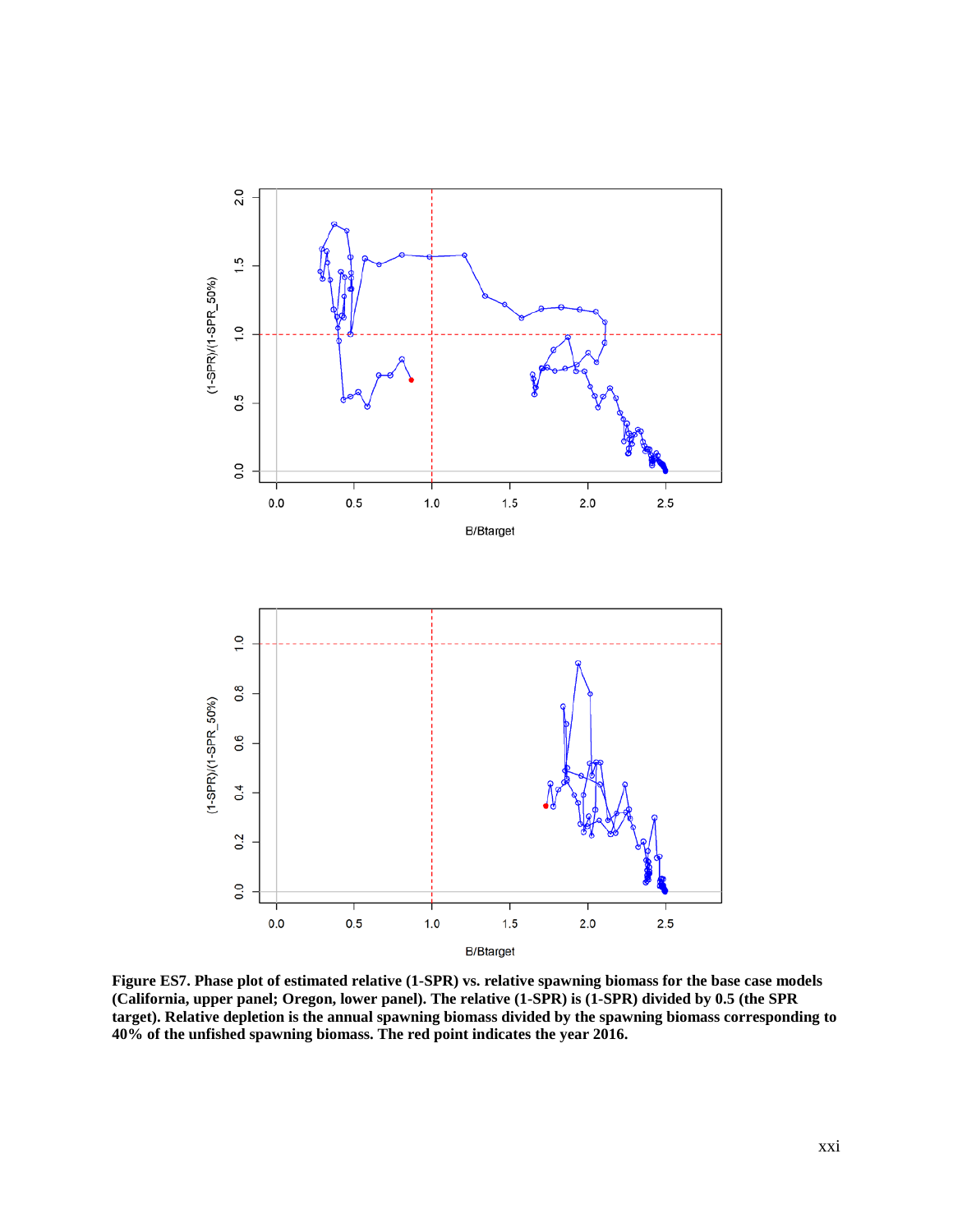

**Figure ES8. Equilibrium yield curve (derived from reference point values reported in Table e) for the base case models (California, upper panel; Oregon, lower panel). The depletion is relative to unfished spawning biomass.**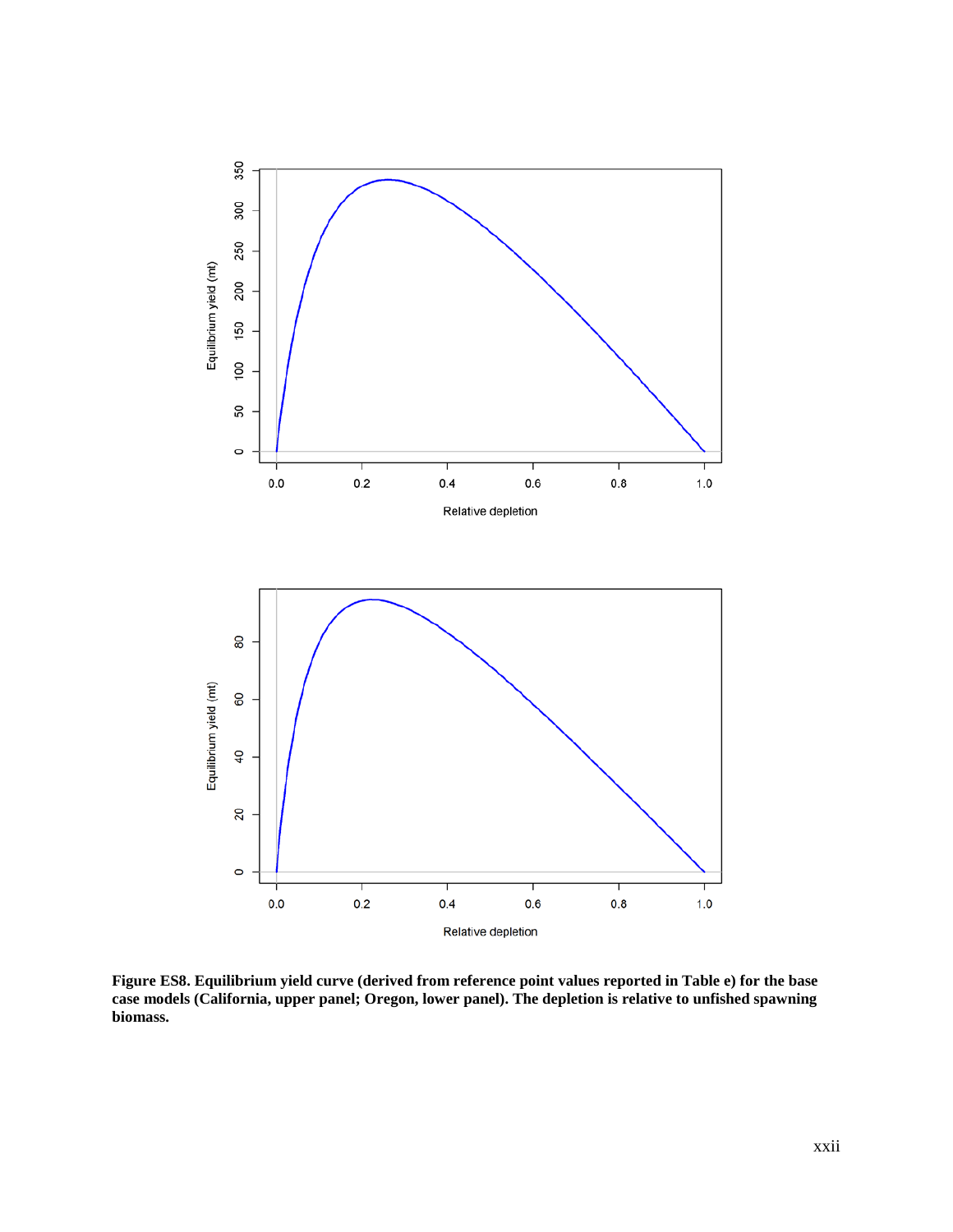## <span id="page-22-0"></span>**Ecosystem considerations**

Ecosystem data were not explicitly included in either assessment model. Trophic relationships and habitat associations of Blue Rockfish are relatively well described among rockfishes; however, the recent discovery of a cryptic species (Deacon Rockfish) necessitates that historical information is considered for the Blue/Deacon Rockfish complex as a whole. Habitat associations vary ontogenetically for BDR but all post-larval stages occur in nearshore waters, often in association with kelp beds. Early juveniles are benthic, but BDR become more pelagic with ontogeny. Adult BDR do not typically move more than 100 m from their core home range, which is often centered on rock pinnacles and cliffs, but do commonly shift their home ranges, especially during the upwelling season. Large-scale climactic conditions (e.g., ENSO warming events) can influence adult reproductive condition. BDR is a largely planktivorous species that feed on midwater organisms. BDR is an important prey species for a variety of nearshore marine vertebrates.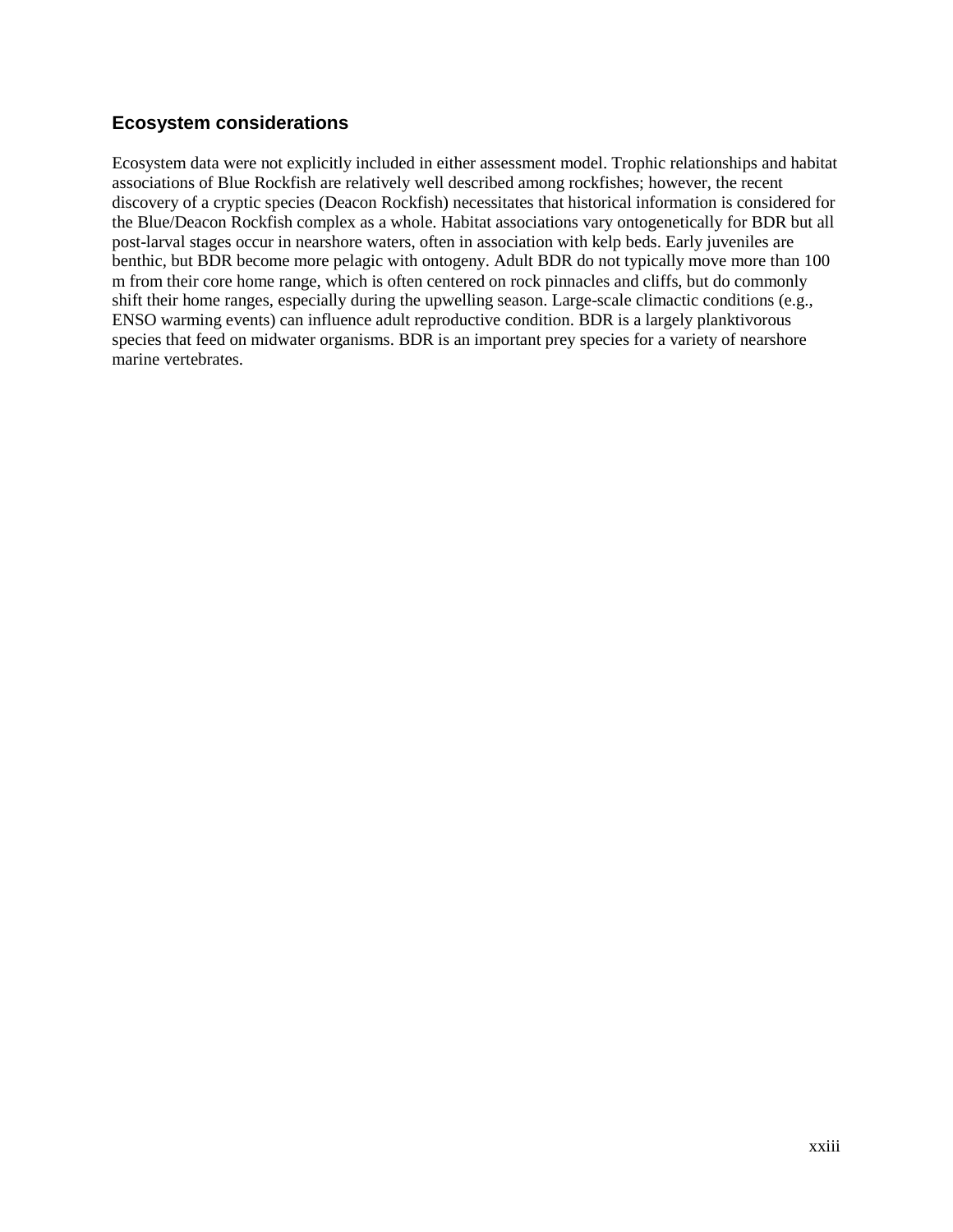## <span id="page-23-0"></span>**Reference points**

#### California

Reference points and management quantities for the California BDR base case model are listed in Table ES9. In 2017, spawning output relative to unfished spawning output ("depletion") is estimated at 37%  $(-95\%$  asymptotic intervals = 0%-79%). Unfished spawning output was estimated at 2,178 million eggs  $(-95\%$  asymptotic intervals = 1,763-2,593; Table ES9), and spawning output at the beginning of 2017 was estimated to be 812 million eggs  $(\sim)5\%$  asymptotic intervals = 0-1,661 mt). The target spawning output (*SB*40%) is 871 million eggs, compared to an equilibrium spawning output of 915 million eggs associated with the proxy SPR<sub>50%</sub> harvest rate. Yield at the SPR proxy biomass and harvest rate is 306 mt per year (~95% asymptotic intervals = 230-381 mt). Estimates of MSY (and its proxies) for the California stock are considerably more precise than estimates of current OFL due to uncertainty in recent biomass levels.

| Quantity                                       | <b>Estimate</b> | ~95% Confidence |
|------------------------------------------------|-----------------|-----------------|
|                                                |                 | <b>Interval</b> |
| Unfished Spawning biomass (millions of larvae) | 2,178           | $1,763 - 2,593$ |
| Unfished Age $0+$ Biomass (mt)                 | 11,536          | 9,140-13,932    |
| Spawning Biomass (2017, millions of larvae)    | 812             | $0 - 1,661$     |
| Unfished recruitment (R0, thousands of fish)   | 4,617           | 2,328-6,907     |
| Depletion -- 100 x $SB_{2017}/SB_0$            | 37              | $0 - 78.54$     |
| Reference points based on SB $_{40\%}$         |                 |                 |
| Proxy spawning biomass $(B_{40\%})$            | 871             | $705 - 1,037$   |
| SPR resulting in $B_{40\%}$                    | 0.483           | $0.402 - 0.563$ |
| Exploitation rate resulting in $B_{40\%}$      | 0.048           | $0.036 - 0.059$ |
| Yield at $B_{40\%}$ (mt)                       | 312             | 222-402         |
| Reference points based on SPR proxy for MSY    |                 |                 |
| Proxy spawning biomass (SPR50)                 | 915             | $722 - 1,108$   |
| SPR <sub>50</sub>                              | 0.5             | <b>NA</b>       |
| Exploitation rate corresponding to SPR50       | 0.045           | $0.040 - 0.051$ |
| Yield with F(SPR50) at SB(SPR50) (mt)          | 306             | 230-381         |
| Reference points based on estimated MSY values |                 |                 |
| Spawning biomass at MSY (SB $_{MSY}$ )         | 567             | 286-847         |
| $SPR_{MSY}$                                    | 0.362           | $0.180 - 0.544$ |
| Exploitation rate corresponding to $SPR_{MSY}$ | 0.069           | $0.032 - 0.105$ |
| $MSY$ (mt)                                     | 339             | 216-461         |

**Table ES9. Summary of reference points and management quantities for the California BDR base case model.**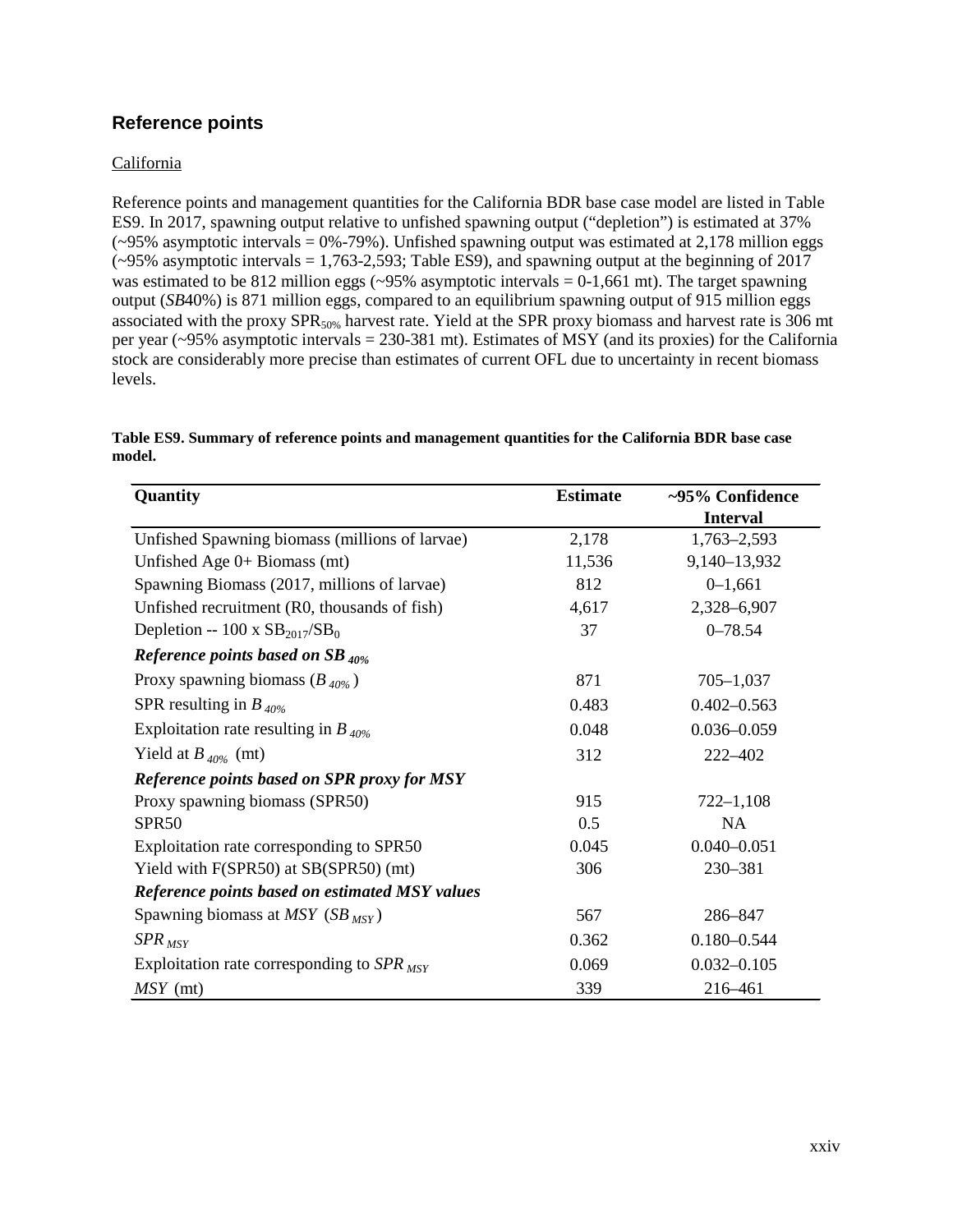#### Oregon

Reference points and management quantities for the Oregon BDR base case model are listed in Table ES10. Spawning output has generally declined throughout the time series, but there were increases in the early-1990s due to large recruitment events associated with increased catch levels and in the early 2000s. Stock status has remained above the biomass target reference point (40%), though is trending towards the target since the mid-2000s, and is estimated to be at  $69\%$  ( $\sim$ 95% asymptotic intervals = 52%-85%) in 2017. Unfished spawning biomass was estimated at 431 mt (~95% asymptotic intervals = 187-675 mt; Table ES10), and spawning biomass at the beginning of 2017 was estimated to be 296 mt (~95% asymptotic intervals = 64-527 mt). The target stock size based on the biomass target (*SB*40%) is 172 mt, which corresponds to a catch of 83 mt. Equilibrium yield at the proxy *FMSY* harvest rate corresponding to *SPR50*% is 78 mt.

| Quantity                                       | <b>Estimate</b> | ~95% Confidence |
|------------------------------------------------|-----------------|-----------------|
|                                                |                 | <b>Interval</b> |
| Unfished Spawning biomass (mt)                 | 431             | 187-675         |
| Unfished Age $0+$ Biomass (mt)                 | 2,199           | $963 - 3,435$   |
| Spawning Biomass (2017)                        | 296             | $64 - 527$      |
| Unfished recruitment (R0, thousands)           | 1142            | 508-1,777       |
| Depletion (2017)                               | 68.56           | 52.25-84.87     |
| Reference points based on SB $_{40\%}$         |                 |                 |
| Proxy spawning biomass $(B_{40\%})$            | 172             | $75 - 270$      |
| SPR resulting in $B_{40\%}$                    | 0.459           | $0.459 - 0.459$ |
| Exploitation rate resulting in $B_{40\%}$      | 0.063           | $0.060 - 0.066$ |
| Yield at $B_{40\%}$ (mt)                       | 83              | $36 - 130$      |
| Reference points based on SPR proxy for MSY    |                 |                 |
| Proxy spawning biomass (SPR50)                 | 192             | 84-301          |
| SPR <sub>50</sub>                              | 0.50            | NA              |
| Exploitation rate corresponding to SPR50       | 0.056           | $0.053 - 0.058$ |
| Yield with SPR50 at SBSPR (mt)                 | 78              | $34 - 123$      |
| Reference points based on estimated MSY values |                 |                 |
| Spawning biomass at MSY (SB $_{MSY}$ )         | 97              | $41 - 152$      |
| $SPR_{MSY}$                                    | 0.3             | $0.296 - 0.305$ |
| Exploitation rate corresponding to $SPR_{MSY}$ | 0.1             | $0.097 - 0.104$ |
| $MSY$ (mt)                                     | 95              | $41 - 148$      |

**Table ES10. Summary of reference points and management quantities for the Oregon BDR base case model.**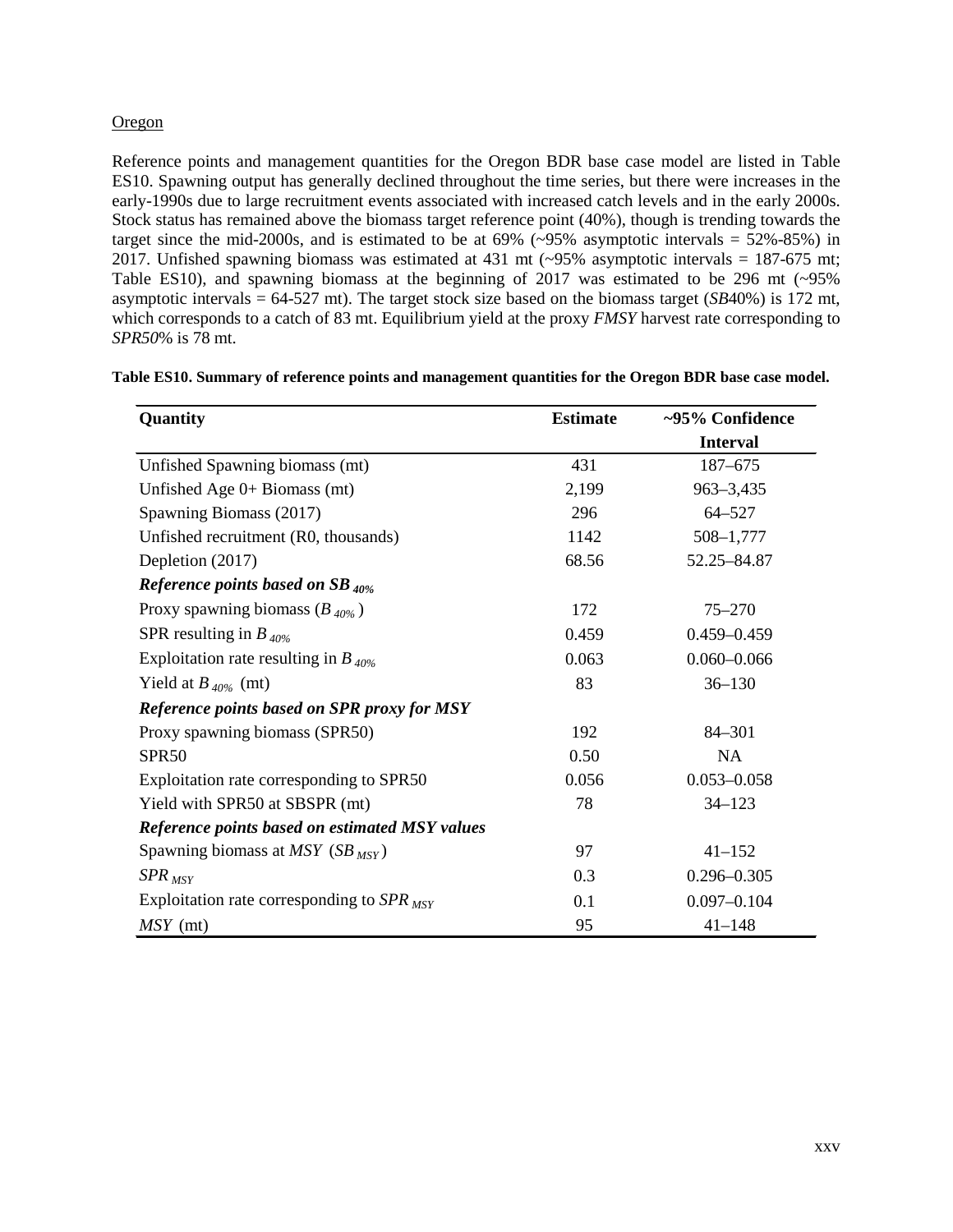## <span id="page-25-0"></span>**Management performance**

The contribution of BDR to the Minor Nearshore Rockfish OFLs is currently derived from three sources: 1) forecasts from Key et al. (2008), allocated north and south of Cape Mendocino, 2) Depletion Corrected Average Catch (DCAC; MacCall, 2009) for the area south of Point Conception, and 3) a DCAC estimate of yield for waters off Oregon and Washington. Since 2011, total mortality of BDR has not exceeded the component OFL for "Blue Rockfish" and total mortality of Minor Nearshore Rockfishes has not exceeded the ACL or OFL in either the northern or southern areas (Table ES11).

|                           |      |                                        | "Blue Rockfish" (BDR)                                      | <b>Minor Nearshore Rockfish</b>                            |                           |            |       |
|---------------------------|------|----------------------------------------|------------------------------------------------------------|------------------------------------------------------------|---------------------------|------------|-------|
| Area                      | Year | <b>NWFSC Total</b><br><b>Mortality</b> | <b>ABC/ACL Contribution</b><br>$(CA + OR/WA)$              | <b>OFL</b> Contribution <sup>1</sup><br>$(CA + OR/WA)$     | Total<br><b>Mortality</b> | <b>ACL</b> | OFL   |
|                           | 2011 | 44.0                                   | $25.3 + 27.6 = 52.9$                                       | $27.7 + 33.1 = 60.8$                                       | 99.0                      | 99         | 116   |
|                           | 2012 | 43.6                                   | $25.1 + 27.6 = 52.7$                                       | $27.5 + 33.1 = 60.6$                                       | 96.0                      | 99         | 116   |
| North of $40^{\circ}$ 10' | 2013 | 36.5                                   | $22.2 + 26.9 = 49.1$                                       | $27.4 + 32.3 = 59.7$                                       | 75.0                      | 94         | 110   |
|                           | 2014 | 29.4                                   | $22.2 + 26.9 = 49.1$                                       | $27.4 + 32.3 = 59.7$                                       | 59.0                      | 94         | 110   |
|                           | 2015 | 41.6                                   | $17.0 + 26.9 = 43.9$                                       | $27.4 + 32.3 = 59.7$                                       | 64.3                      | 69         | 88    |
|                           | 2016 | TBD                                    | $17.5 + 26.9 = 44.4$                                       | $27.7 + 32.3 = 60.0$                                       | TBD                       | 69         | 88    |
|                           |      |                                        | $(S + N \text{ of } 34^{\circ}27' \text{ N} \text{ lat.})$ | $(S + N \text{ of } 34^{\circ}27' \text{ N} \text{ lat.})$ |                           |            |       |
|                           | 2011 | 58.3                                   | $61.8 + 156.3 = 218.1$                                     | $74.0 + 191.3 = 265.3$                                     | 436                       | 1.001      | 1,156 |
|                           | 2012 | 50.7                                   | $61.8 + 154.5 = 216.3$                                     | $74.0 + 189.5 = 263.5$                                     | 445                       | 1.001      | 1,145 |
| South of $40^{\circ}$ 10' | 2013 | 107.6                                  | $60.8 + 152.8 = 213.6$                                     | $72.9 + 187.8 = 260.7$                                     | 495                       | 990        | 1,164 |
|                           | 2014 | 138.8                                  | $60.8 + 152.8 = 213.6$                                     | $72.9 + 187.8 = 260.7$                                     | 596                       | 990        | 1,160 |
|                           | 2015 | 181.9                                  | $60.8 + 116.6 = 177.4$                                     | $72.9 + 188.6 = 261.5$                                     | 676                       | 1,114      | 1,313 |
|                           | 2016 | TBD                                    | $60.8 + 120.0 = 180.8$                                     | $72.9 + 190.3 = 263.2$                                     | TBD                       | 1.006      | 1.288 |

| Table ES11. Evaluation of Management Performance for "Blue Rockfish" (Blue and Deacon Rockfishes, |  |
|---------------------------------------------------------------------------------------------------|--|
| combined). Total Mortality estimates are based on annual reports from the NMFS NWFSC.             |  |

*1* - Harvest contributions to the Minor Nearshore Rockfish complexes are not management limits; management limits are specified at the complex level. ACL = ABC for these contributions with a 40-10 adjustment to the ACLs for those areas assessed in 2007 by Key et al. (off CA north of 34°27' N lat.).

The status of BDR off Oregon has never previously been fully assessed leaving only the DCAC (Depletion Corrected Adjusted Catch) data-poor method estimates to inform harvest limits. However, the harvest limit for the federally designated "northern nearshore rockfish" management complex, of which includes BDR, is calculated by summing the contributing component limits to a complex-level harvest control rule (Table ES12). While harvest levels for the northern nearshore rockfish have never exceeded the ACL, the complex attainment in 2011 was 100% and in recent years BDR harvest levels have exceeded the contributing ACL component of 29.6 mt for these species. At the state level, annual harvest limits for both the recreational and commercial fisheries have been in regulation since 2004 to maintain impacts within federal ACLs.

**Table ES12. Summary of recent management history for the northern nearshore rockfish (40°10' N) complex relative to harvest limits (mt).**

| Year | Control<br>Rule | <b>Harvest Limit</b> | <b>Complex</b><br>Impacts (mt)    | <b>Blue/Deacon Impacts</b><br>(mt) | Blue/Deacon % of<br><b>Complex Impacts</b> | Complex<br><b>Impacts</b><br>$%$ of<br>Limit |
|------|-----------------|----------------------|-----------------------------------|------------------------------------|--------------------------------------------|----------------------------------------------|
| 2008 | OY              | 142                  | 97                                | 30                                 | 31                                         | 68                                           |
| 2009 | OY              | 155                  | 63                                | 30                                 | 47                                         | 41                                           |
| 2010 | OY              | 155                  | 75                                | 40                                 | 54                                         | 48                                           |
| 2011 | <b>ACL</b>      | 99                   | 99                                | 44                                 | 44                                         | 100                                          |
| 2012 | <b>ACL</b>      | 99                   | 96                                | 44                                 | 45                                         | 97                                           |
| 2013 | <b>ACL</b>      | 94                   | 75                                | 37                                 | 49                                         | 80                                           |
| 2014 | <b>ACL</b>      | 94                   | 59                                | 29                                 | 50                                         | 63                                           |
| 2015 | <b>ACL</b>      | 69                   | 64                                | 42                                 | 65                                         | 93                                           |
| 2016 | <b>ACL</b>      | 69                   | $\frac{d\mathbf{x}}{d\mathbf{x}}$ | *                                  | *                                          | *                                            |
| 2017 | <b>ACL</b>      | 105                  | *                                 | *                                  | *                                          | *                                            |

\* - Totals not yet available from the West Coast Groundfish Observer Program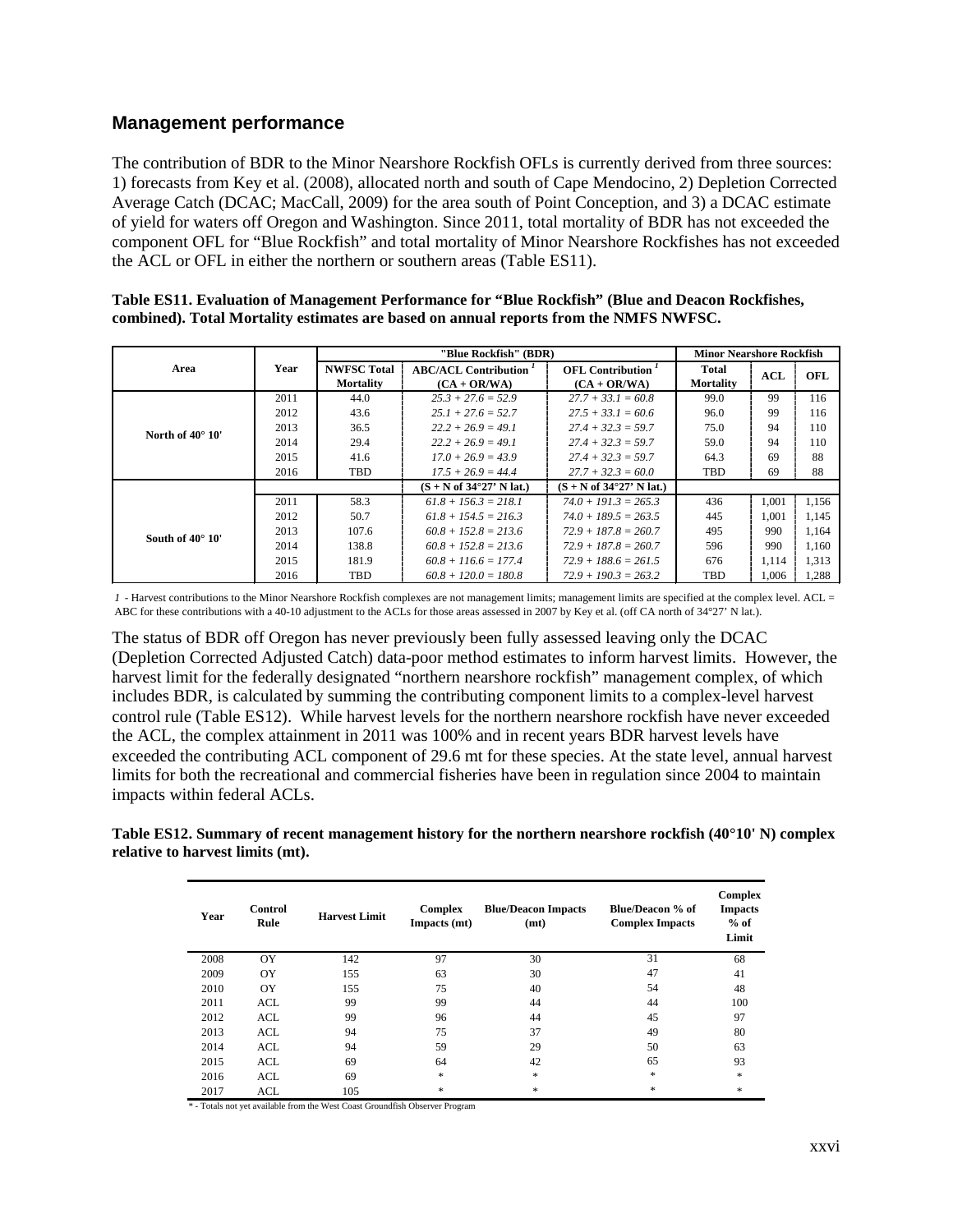## <span id="page-26-0"></span>**Unresolved problems and major uncertainties**

#### California

The 2017 BDR assessment for California is generally consistent with the results of the 2007 assessment (see section 2.10.4). The scale of the stock is similar, and proxy ( $SPR<sub>50%</sub>$ ) estimates of maximum sustainable yield are similar (275 mt per the 2007 assessment, and 306 mt per the 2017 assessment). However, estimates of recent stock size based on the 2017 assessment are imprecise (Table ES3, Figure ES2), which results in imprecise forecasts of yield. The 2017 assessment is sensitive to the removal of age data, because only seven years of age data (1980-1984 and 2010-2011) are currently available to inform the assessment. Since recreational fisheries account for the majority of removals, collection of age structures from California recreational fisheries is a priority for improving stock assessments of BDR. Calibration and validation of age estimates is also needed, as there was some evidence of bias among agers. Collection of additional age data would assist with estimation of natural mortality rate, a major source of uncertainty in current stock status, and improve the precision of gender-specific estimates of the natural mortality rate. Similar to natural mortality, uncertainty in the Beverton-Holt steepness parameter contributes to the imprecision of recent BDR biomass. However, population scale (unfished spawning biomass) in the California model is robust to changes in these parameters, relative to the Oregon model. Catches of Blue and Deacon Rockfish are strongly skewed toward females. The current assessment accounts for this through gender-specific growth and natural mortality. An alternative (or parallel) hypothesis is that males are less vulnerable to the fishery (i.e. have a gender-specific selectivity). Although the STAT explored this possibility by profiling over the apical value of the male selectivity curve, the model was not able to estimate gender-specific selectivity curves given the available data.

#### Oregon

The most significant uncertainty for the OR BDR model is the size of population scale, the treatment and value of natural mortality, and gender-specific selectivity. The development of a comprehensive fisheryindependent index of abundance will help to resolve uncertainty in population scale. The treatment of selectivity and natural mortality was a major structural consideration that was explored in the development of the base case model. In particular, alternative approaches to estimating female and male natural mortality and gender specific selectivity were evaluated to account for differences in male selectivity (gear retention for the slower growing males) and availability (for sex-ratio reasons other than that attributed to natural mortality) relative to females in the catch. There was little information in the data to estimate gender-specific selectivity patterns, and most modeling attempts resulted in nonconvergence or irrational results. The catch history for recreational fishing modes in years prior to 1979 and for the shore (and estuary) mode in recent years (2006-2014) is quite uncertain. In this assessment, historical catch reconstructions for these fleets included using a simple linear ramp, proportional fishing license sales ramp, and an extrapolation based on information available in the time series. Steepness, while fixed, is still highly uncertain for rockfishes and currently is mismatched to the MSY proxy. Stock structure and its relationship to the current political/management boundaries are also not fully understood.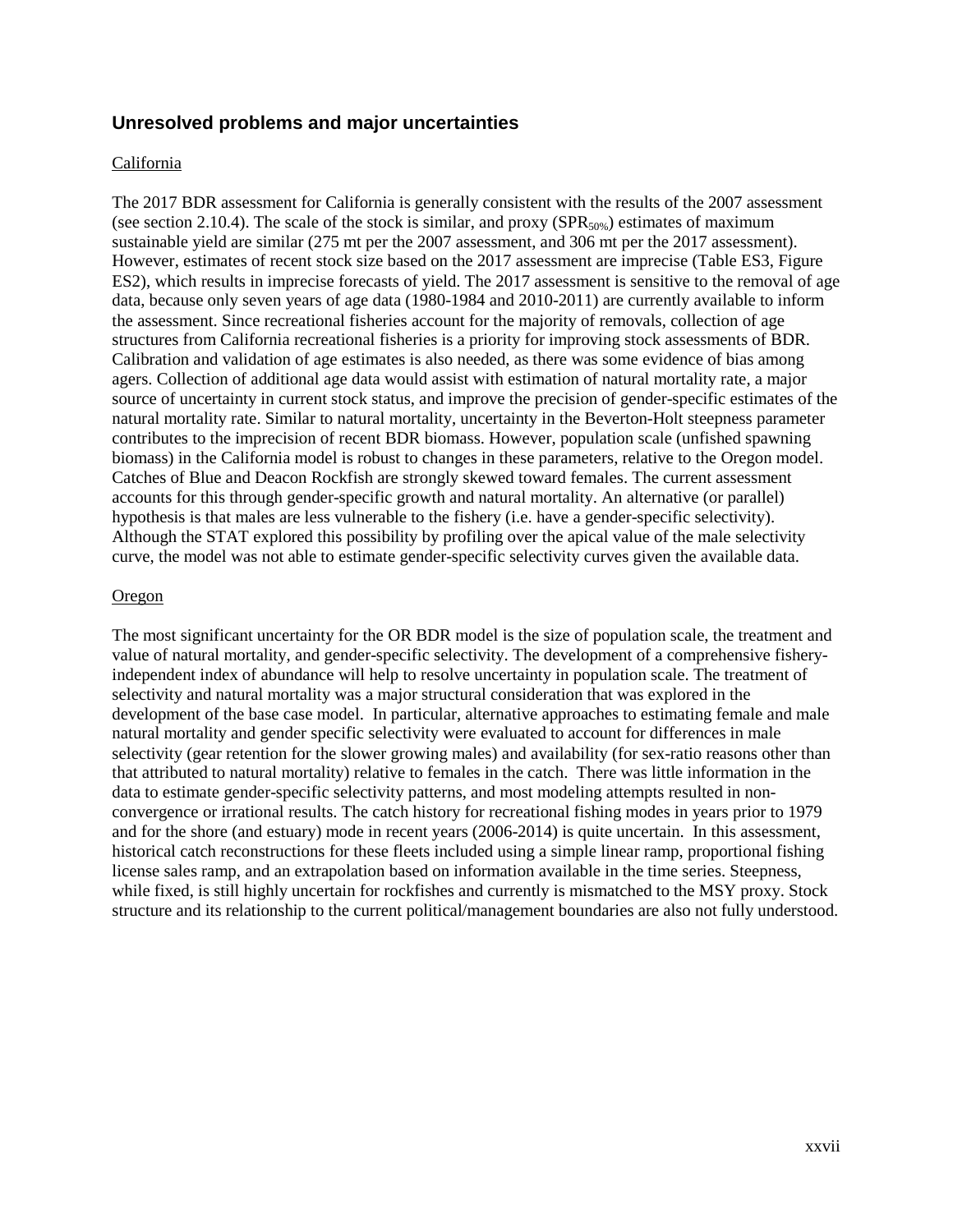## <span id="page-27-0"></span>**Decision table and forecasts**

#### California

Projections of OFL (mt), ABC (mt), age 0+ biomass (mt), spawning output (millions of eggs), and depletion (% of unfished spawning output), are shown for two catch scenarios: 1) the default harvest control rule (Table ES13), and 2) constant catch equal to average catch over the period 2015-2016 (Table ES14).

**Table ES13. Projection of OFL, default harvest control rule catch (ABC = ACL above 40% SSB), biomass, and depletion using the California BDR base case model with 2017-2018 catches set equal to 2015-2016 average catch (154.4 mt).**

| Year | <b>OFL</b> | <b>ABC</b> Catch | Age $0+$ Biomass | <b>Spawning Output</b> | Depletion $(\%)$ |
|------|------------|------------------|------------------|------------------------|------------------|
| 2017 | 278.7      | 154.4            | 6654             | 812                    | 37.3             |
| 2018 | 294.6      | 154.4            | 6830             | 864                    | 39.7             |
| 2019 | 309.8      | 283.5            | 6984             | 917                    | 42.1             |
| 2020 | 316.7      | 289.8            | 7014             | 943                    | 43.3             |
| 2021 | 321.7      | 294.4            | 7029             | 963                    | 44.2             |
| 2022 | 324.8      | 297.3            | 7034             | 975                    | 44.8             |
| 2023 | 326.2      | 298.6            | 7033             | 982                    | 45.1             |
| 2024 | 326.6      | 298.9            | 7028             | 985                    | 45.2             |
| 2025 | 326.2      | 298.6            | 7023             | 985                    | 45.2             |
| 2026 | 325.5      | 298.0            | 7018             | 984                    | 45.2             |
| 2027 | 324.8      | 297.3            | 7014             | 982                    | 45.1             |
| 2028 | 324.2      | 296.7            | 7011             | 981                    | 45.0             |

*Note: projection assumes a category 2 assessment as a result of assessing a complex, with a P\*=0.45 and sigma = 0.72 with a multiplier of 0.913 applied to the OFL.*

**Table ES14. Projection of OFL, constant catch (2015-2016 average catch), biomass, and depletion using the California BDR base case model with 2017-2018 catches set equal to 2015-2016 average catch (154.4 mt).**

| Year | <b>OFL</b> | <b>ABC</b> Catch | Age $0+$ Biomass | <b>Spawning Output</b> | Depletion $(\%)$ |
|------|------------|------------------|------------------|------------------------|------------------|
| 2017 | 278.7      | 154.4            | 6654             | 812                    | 37.3             |
| 2018 | 294.6      | 154.4            | 6830             | 864                    | 39.7             |
| 2019 | 309.8      | 154.4            | 6984             | 917                    | 42.1             |
| 2020 | 323.9      | 154.4            | 7124             | 968                    | 44.5             |
| 2021 | 336.4      | 154.4            | 7250             | 1014                   | 46.6             |
| 2022 | 347.1      | 154.4            | 7365             | 1055                   | 48.4             |
| 2023 | 356.1      | 154.4            | 7470             | 1089                   | 50.0             |
| 2024 | 363.6      | 154.4            | 7569             | 1119                   | 51.4             |
| 2025 | 370.1      | 154.4            | 7663             | 1145                   | 52.6             |
| 2026 | 375.8      | 154.4            | 7752             | 1168                   | 53.6             |
| 2027 | 381.1      | 154.4            | 7838             | 1189                   | 54.6             |
| 2028 | 386.1      | 154.4            | 7920             | 1209                   | 55.5             |

*Note: projection assumes a category 2 assessment as a result of assessing a complex, with a P\*=0.45 and sigma = 0.72 with a multiplier of 0.913 applied to the OFL.*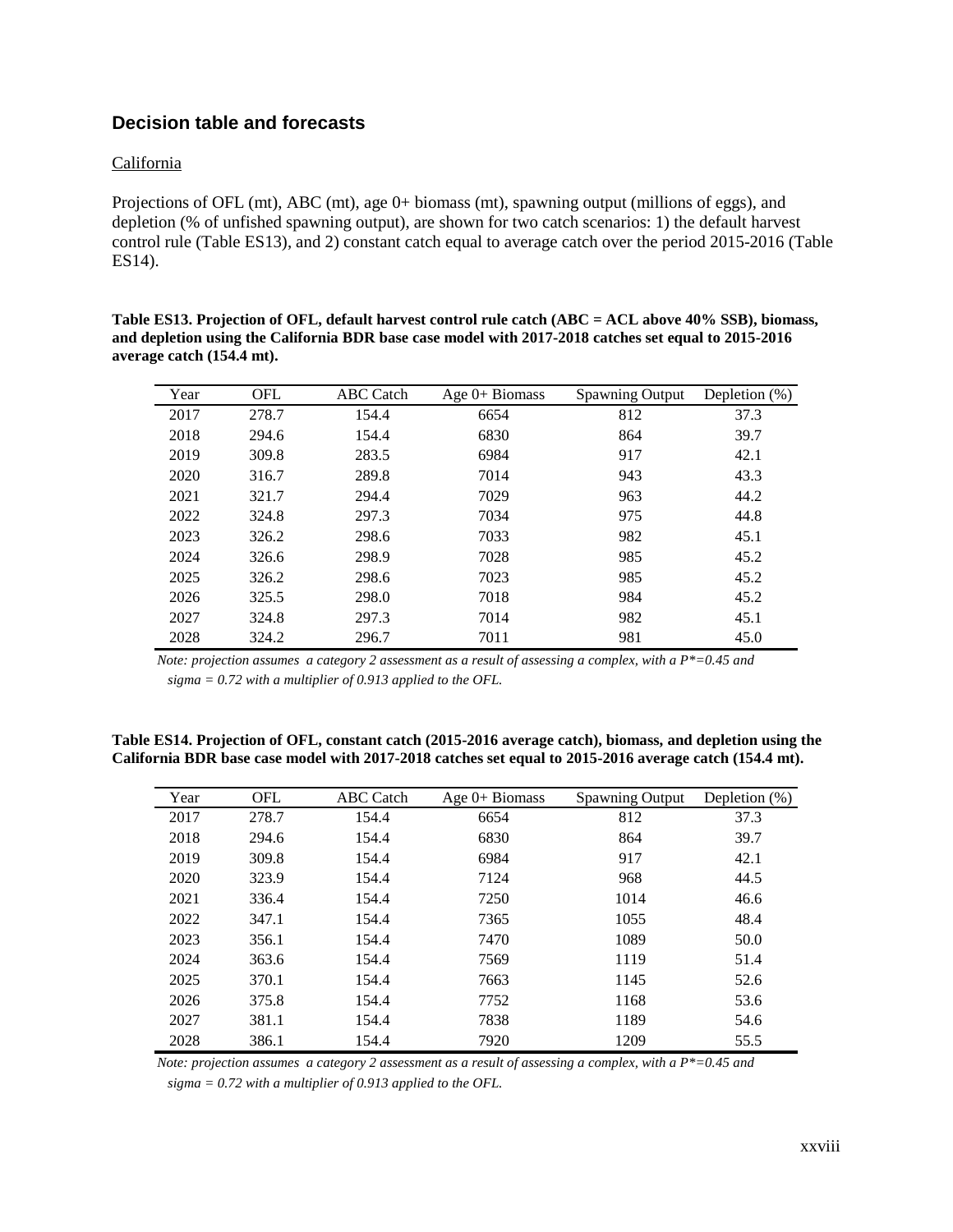During the STAR Panel review, it was agreed that uncertainty in the BDR assessment for California would be represented by quantiles of spawning output (sometimes referred to as spawning stock biomass, or SSB). Specifically, the 12.5 and 87.5 percentiles of SSB were chose as "low" and "high" alternative states of nature. Catch streams based on the default harvest control rule were generated under each state of nature. Each of these catch streams (low, base, and high) were then applied to all three states of nature, bracketing the range of management decisions and uncertainty in current stock size in California (Table ES15). Forecasts based on two "constant" catch streams were also completed: one with catch equal to the SPR<sub>50%</sub> proxy yield multiplied by 0.913 (the buffer resulting from  $\sigma = 0.72$  and P<sup>\*</sup> = 0.45), and another set equal to average catch over the period 2015-2016.

**Table ES15: Decision table summarizing 12-year projections (2017 – 2028) for California BDR based on three alternative states of nature spanning quantiles of spawning output in 2017. Columns range over low, medium, and high state of nature, and rows range over different assumptions of total catch levels corresponding to the forecast catches from each state of nature. Catches in 2017 and 2018 are fixed at 2015- 2016 average catch, and allocated to each fleet based on the percentage of landing for each fleet averaged over the same period.**

[see next page]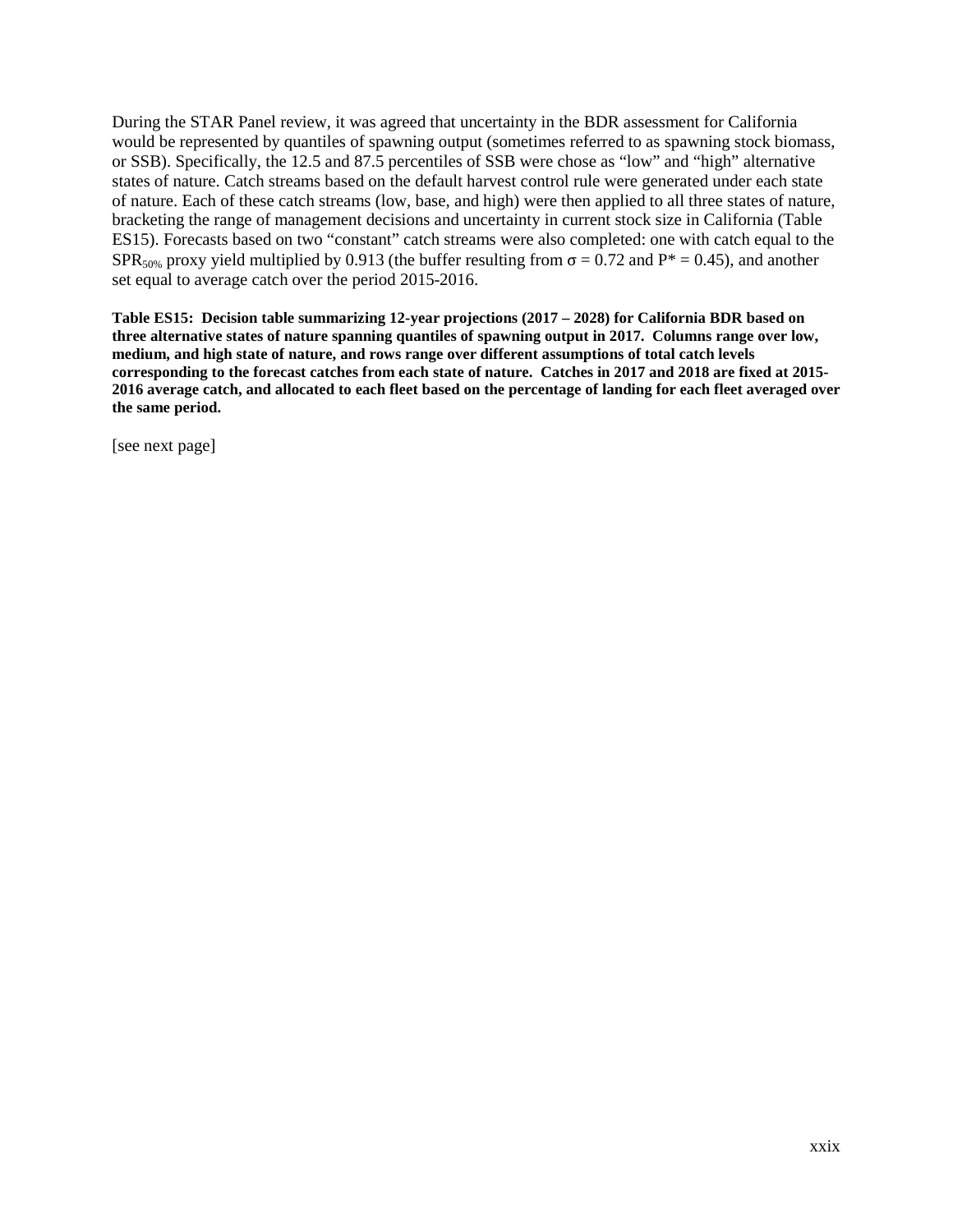|                                 |              |                |                           |                             |                | State of nature (percentiles of spawning output in 2017) |                                |                |                           |                             |  |
|---------------------------------|--------------|----------------|---------------------------|-----------------------------|----------------|----------------------------------------------------------|--------------------------------|----------------|---------------------------|-----------------------------|--|
|                                 |              |                | Low                       |                             |                | Base case                                                |                                |                | High                      |                             |  |
| Percentile of Spawning Output   |              |                | 12.5%                     |                             |                | 50%                                                      |                                | 87.5%          |                           |                             |  |
| Estimated steepness and Mfem    |              |                | $h = 0.555$ , $M = 0.113$ |                             |                | $h = 0.645$ , $M = 0.119$                                |                                |                | $h = 0.702$ , $M = 0.131$ |                             |  |
| Management                      | Year         | Catch          | Spawning Output Depletion |                             | Catch          | Spawning Output Depletion                                |                                |                | Catch Spawning Output     | Depletion                   |  |
| decision                        |              | (mt)           | $\text{(eggs x } 10^6)$   | $(% ^{66}C_1$ (% of $SB0$ ) | (mt)           | $\left($ eggs x $10^6\right)$                            | $(% \mathbf{A})$ (% of $SB0$ ) | (mt)           | (eggs $x 10^6$ )          | $(% ^{66}C_1$ (% of $SB0$ ) |  |
|                                 | 2017         | 154.4          | 330                       | 14%                         | 154.4          | 812                                                      | 37%                            | 154.4          | 1401                      | 65%                         |  |
|                                 | 2018         | 154.4          | 342                       | 15%                         | 154.4          | 864                                                      | 40%                            | 154.4          | 1484                      | 69%                         |  |
|                                 | 2019<br>2020 | 51.5<br>63.9   | 355<br>388                | 15%<br>17%                  | 51.5<br>63.9   | 917<br>988                                               | 42%<br>45%                     | 51.5<br>63.9   | 1564<br>1659              | 72%<br>77%                  |  |
| Catches from                    | 2021         | 75.1           | 418                       | 18%                         | 75.1           | 1053                                                     | 48%                            | 75.1           | 1739                      | 80%                         |  |
| low SSB,                        | 2022         | 85.0           | 445                       | 19%                         | 85.0           | 1109                                                     | 51%                            | 85.0           | 1802                      | 83%                         |  |
| Default Harvest                 | 2023         | 93.7           | 469                       | 20%                         | 93.7           | 1156                                                     | 53%                            | 93.7           | 1849                      | 85%                         |  |
| Control Rule                    | 2024         | 101.5          | 491                       | 21%                         | 101.5          | 1197                                                     | 55%                            | 101.5          | 1882                      | 87%                         |  |
| $(40-10)$                       | 2025         | 108.6          | 510                       | 22%                         | 108.6          | 1232                                                     | 57%                            | 108.6          | 1903                      | 88%                         |  |
|                                 | 2026         | 115.2          | 529                       | 23%                         | 115.2          | 1262                                                     | 58%                            | 115.2          | 1915                      | 88%                         |  |
|                                 | 2027         | 121.5          | 546                       | 24%                         | 121.5          | 1288                                                     | 59%                            | 121.5          | 1919                      | 89%                         |  |
|                                 | 2028         | 127.6          | 563                       | 24%                         | 127.6          | 1311                                                     | 60%                            | 127.6          | 1918                      | 89%                         |  |
|                                 | 2017         | 154.4          | 330                       | 14%                         | 154.4          | 812                                                      | 37%                            | 154.4          | 1401                      | 65%                         |  |
|                                 | 2018         | 154.4          | 342                       | 15%                         | 154.4          | 864                                                      | 40%                            | 154.4          | 1484                      | 69%                         |  |
|                                 | 2019         | 283.5          | 355                       | 15%                         | 283.5          | 917                                                      | 42%                            | 283.5          | 1564                      | 72%                         |  |
| Catches from                    | 2020         | 289.8          | 346                       | 15%                         | 289.8          | 943                                                      | 43%                            | 289.8          | 1613                      | 75%                         |  |
| median (base                    | 2021         | 294.4          | 335                       | 15%                         | 294.4          | 963                                                      | 44%                            | 294.4          | 1648                      | 76%                         |  |
| case) SSB,<br>Default Harvest   | 2022         | 297.3          | 322                       | 14%                         | 297.3          | 975                                                      | 45%                            | 297.3          | 1668                      | 77%                         |  |
| Control Rule                    | 2023<br>2024 | 298.6<br>298.9 | 308<br>295                | 13%<br>13%                  | 298.6<br>298.9 | 982<br>985                                               | 45%<br>45%                     | 298.6<br>298.9 | 1675<br>1671              | 77%<br>77%                  |  |
| $(40-10)$                       | 2025         | 298.6          | 283                       | 12%                         | 298.6          | 985                                                      | 45%                            | 298.6          | 1659                      | 77%                         |  |
|                                 | 2026         | 298.0          | 272                       | 12%                         | 298.0          | 984                                                      | 45%                            | 298.0          | 1641                      | 76%                         |  |
|                                 | 2027         | 297.3          | 261                       | 11%                         | 297.3          | 982                                                      | 45%                            | 297.3          | 1621                      | 75%                         |  |
|                                 | 2028         | 296.7          | 252                       | 11%                         | 296.7          | 981                                                      | 45%                            | 296.7          | 1599                      | 74%                         |  |
|                                 | 2017         | 154.4          | 330                       | 14%                         | 154.4          | 812                                                      | 37%                            | 154.4          | 1401                      | 65%                         |  |
|                                 | 2018         | 154.4          | 342                       | 15%                         | 154.4          | 864                                                      | 40%                            | 154.4          | 1484                      | 69%                         |  |
|                                 | 2019         | 526.3          | 355                       | 15%                         | 526.3          | 917                                                      | 42%                            | 526.3          | 1564                      | 72%                         |  |
| Catches from                    | 2020         | 524.4          | 303                       | 13%                         | 524.4          | 896                                                      | 41%                            | 524.4          | 1565                      | 72%                         |  |
| high SSB,                       | 2021         | 518.9          | 253                       | 11%                         | 518.9          | 871                                                      | 40%                            | 518.9          | 1554                      | 72%                         |  |
| Default Harvest                 | 2022         | 510.2          | 207                       | 9%                          | 510.2          | 842                                                      | 39%                            | 510.2          | 1531                      | 71%                         |  |
| Control Rule                    | 2023         | 498.9          | 165                       | 7%                          | 498.9          | 810                                                      | 37%                            | 498.9          | 1499                      | 69%                         |  |
| $(40-10)$                       | 2024<br>2025 | 486.0<br>472.6 | 131<br>103                | 6%<br>4%                    | 486.0<br>472.6 | 779<br>751                                               | 36%<br>34%                     | 486.0<br>472.6 | 1460<br>1420              | 67%<br>66%                  |  |
|                                 | 2026         | 459.3          | 80                        | 3%                          | 459.3          | 725                                                      | 33%                            | 459.3          | 1379                      | 64%                         |  |
|                                 | 2027         | 446.9          | 59                        | 3%                          | 446.9          | 704                                                      | 32%                            | 446.9          | 1340                      | 62%                         |  |
|                                 | 2028         | 435.5          | 40                        | 2%                          | 435.5          | 685                                                      | 31%                            | 435.5          | 1303                      | 60%                         |  |
|                                 | 2017         | 154.4          | 330                       | 14%                         | 154.4          | 812                                                      | 37%                            | 154.4          | 1401                      | 65%                         |  |
|                                 | 2018         | 154.4          | 342                       | 15%                         | 154.4          | 864                                                      | 40%                            | 154.4          | 1484                      | 69%                         |  |
|                                 | 2019         | 279.0          | 355                       | 15%                         | 279.0          | 917                                                      | 42%                            | 279.0          | 1564                      | 72%                         |  |
| Constant Catch,                 | 2020         | 279.0          | 347                       | 15%                         | 279.0          | 944                                                      | 43%                            | 279.0          | 1614                      | 75%                         |  |
| base model                      | 2021         | 279.0          | 337                       | 15%                         | 279.0          | 966                                                      | 44%                            | 279.0          | 1651                      | 76%                         |  |
| $MSY$ ( $F_{SPR50\%}$ )         | 2022         | 279.0          | 327                       | 14%                         | 279.0          | 981                                                      | 45%                            | 279.0          | 1674                      | 77%                         |  |
| proxy with                      | 2023         | 279.0          | 317                       | 14%                         | 279.0          | 992                                                      | 46%                            | 279.0          | 1684                      | 78%                         |  |
| buffer ( $\sigma$ =0.72,        | 2024         | 279.0          | 307                       | 13%                         | 279.0          | 999                                                      | 46%                            | 279.0          | 1684                      | 78%                         |  |
| $P^* = 0.45$                    | 2025         | 279.0          | 297                       | 13%                         | 279.0          | 1002                                                     | 46%                            | 279.0          | 1676                      | 77%                         |  |
|                                 | 2026<br>2027 | 279.0<br>279.0 | 289                       | 13%                         | 279.0<br>279.0 | 1005                                                     | 46%<br>46%                     | 279.0<br>279.0 | 1662<br>1645              | 77%<br>76%                  |  |
|                                 | 2028         | 279.0          | 281<br>274                | 12%<br>12%                  | 279.0          | 1006<br>1007                                             | 46%                            | 279.0          | 1625                      | 75%                         |  |
|                                 | 2017         | 154.4          | 330                       | 14%                         | 154.4          | 812                                                      | 37%                            | 154.4          | 1401                      | 65%                         |  |
|                                 | 2018         | 154.4          | 342                       | 15%                         | 154.4          | 864                                                      | 40%                            | 154.4          | 1484                      | 69%                         |  |
|                                 | 2019         | 154.4          | 355                       | 15%                         | 154.4          | 917                                                      | 42%                            | 154.4          | 1564                      | 72%                         |  |
|                                 | 2020         | 154.4          | 369                       | 16%                         | 154.4          | 968                                                      | 44%                            | 154.4          | 1638                      | 76%                         |  |
|                                 | 2021         | 154.4          | 382                       | 17%                         | 154.4          | 1014                                                     | 47%                            | 154.4          | 1700                      | 79%                         |  |
| Constant Catch,                 | 2022         | 154.4          | 394                       | 17%                         | 154.4          | 1055                                                     | 48%                            | 154.4          | 1748                      | 81%                         |  |
| average catch<br>from 2015-2016 | 2023         | 154.4          | 406                       | 18%                         | 154.4          | 1089                                                     | 50%                            | 154.4          | 1782                      | 82%                         |  |
|                                 | 2024         | 154.4          | 416                       | 18%                         | 154.4          | 1119                                                     | 51%                            | 154.4          | 1804                      | 83%                         |  |
|                                 | 2025         | 154.4          | 427                       | 19%                         | 154.4          | 1145                                                     | 53%                            | 154.4          | 1817                      | 84%                         |  |
|                                 | 2026         | 154.4          | 438                       | 19%                         | 154.4          | 1168                                                     | 54%                            | 154.4          | 1823                      | 84%                         |  |
|                                 | 2027         | 154.4          | 449                       | 20%                         | 154.4          | 1189                                                     | 55%                            | 154.4          | 1824                      | 84%                         |  |
|                                 | 2028         | 154.4          | 461                       | 20%                         | 154.4          | 1209                                                     | 56%                            | 154.4          | 1822                      | 84%                         |  |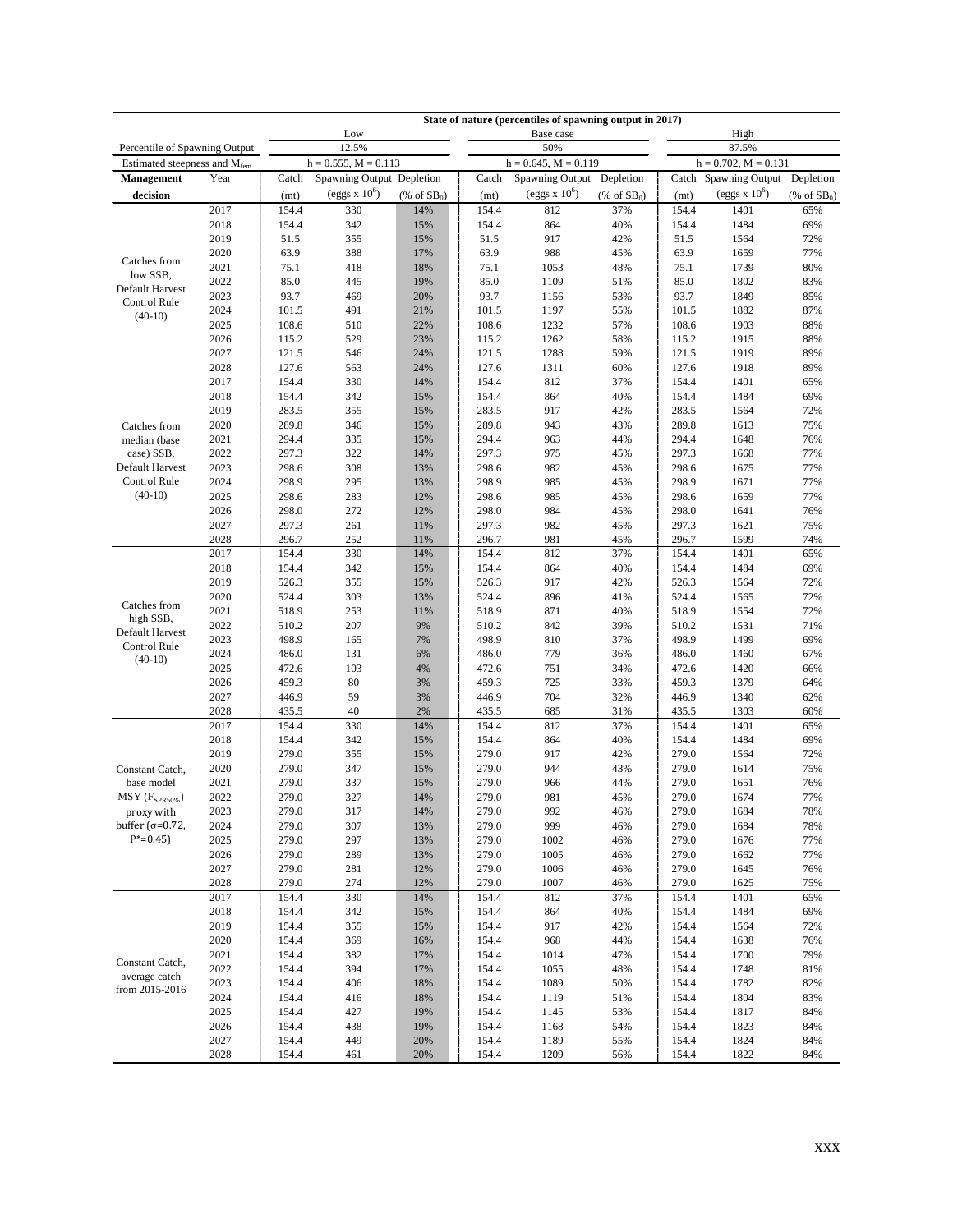#### Oregon

The Oregon BDR assessment is automatically considered at least a category 2 stock assessment, because it is an assessment of a species complex. Therefore, projections and decision tables use a  $P^* = 0.45$  and a  $sigma = 0.72$ , resulting in a multiplier on the OFL of 0.9135. The OFL, ABC, and ACL for each forecast scenario is calculated following the rockfish MSY proxy of F<sub>SPR</sub>=50% along with the 40-10 harvest control rule. Two harvest projections are provided based on alternative assumptions of catch during the forecast period (2019-2028), where catch during the current management cycle (2017-2018) was set to the average over the most recent two years (2015-2016). The first uses the catch specified by the FSPR=50% MSY proxy following the 40:10 harvest control rule, where the ABC = ACL (Table ES16). The second uses a constant catch value specified by the STAR panel GMT representative. The constant catch was set at the average historical catch from 2005-2014, prior to newly implemented regulations in 2015 (Table ES17).

Uncertainty in management quantities for the Oregon model was characterized by exploring different values of  $ln(R_0)$ . There was considerable discussion at the STAR panel about capturing the appropriate range of uncertainty relative to population scale. In response, the STAT and STAR panel agreed that the high and low states of nature should be based on  $\pm 1.15$  \* the asymptotic SE of ln(R<sub>0</sub>) using the sensitivity model that estimated female natural mortality with a fixed male offset value (offset set to the average of the Hamel prior offset and the Then growth offset, see section 3.4.1). This model was chosen to develop the range of  $ln(R_0)$  because there were concerns that the base model did not capture the full range of uncertainty in ln(R<sub>0</sub>) when natural mortality was fixed. This approach resulted in low (ln(R<sub>0</sub>) = 6.453) and high (ln(R<sub>0</sub>) = 7.641) states of nature relative to the base model (ln(R<sub>0</sub>) = 7.047) that were used to characterize uncertainty in the decision table (Table ES18).

**Table ES16. Projection of BDR OFL, catch, biomass, and depletion using the Oregon BDR base case model projected with total projected catch equal to 28.6 mt for 2017 and 2018. The predicted OFL is the calculated total catch determined by FSPR=50% (ABC=ACL). Total catch in 2017 and 2018 were set to the average over the most recent two years (2015 – 2016).**

| Year | Predicted OFL (mt) | ABC Catch (mt) | Age $0+$ Biomass (mt) | Spawning Biomass (mt) | Depletion $(\%)$ |
|------|--------------------|----------------|-----------------------|-----------------------|------------------|
| 2017 | 109.1              | 28.6           | 1773                  | 295.51                | 0.686            |
| 2018 | 110.1              | 28.6           | 1801                  | 294.04                | 0.682            |
| 2019 | 112.3              | 103.0          | 1824                  | 300.59                | 0.697            |
| 2020 | 108.8              | 99.8           | 1776                  | 289.61                | 0.672            |
| 2021 | 105.7              | 96.9           | 1734                  | 278.67                | 0.647            |
| 2022 | 102.6              | 94.1           | 1696                  | 267.80                | 0.621            |
| 2023 | 99.7               | 91.4           | 1664                  | 257.97                | 0.598            |
| 2024 | 97.2               | 89.1           | 1637                  | 249.51                | 0.579            |
| 2025 | 95.0               | 87.1           | 1614                  | 242.46                | 0.563            |
| 2026 | 93.2               | 85.5           | 1594                  | 236.65                | 0.549            |
| 2027 | 91.7               | 84.1           | 1577                  | 231.88                | 0.538            |
| 2028 | 90.4               | 82.9           | 1562                  | 227.93                | 0.529            |

*Note: projection assumes a category 2 assessment as a result of assessing a complex, with a P\*=0.45 and* 

 *sigma = 0.72 with a multiplier of 0.9135 applied to the OFL.*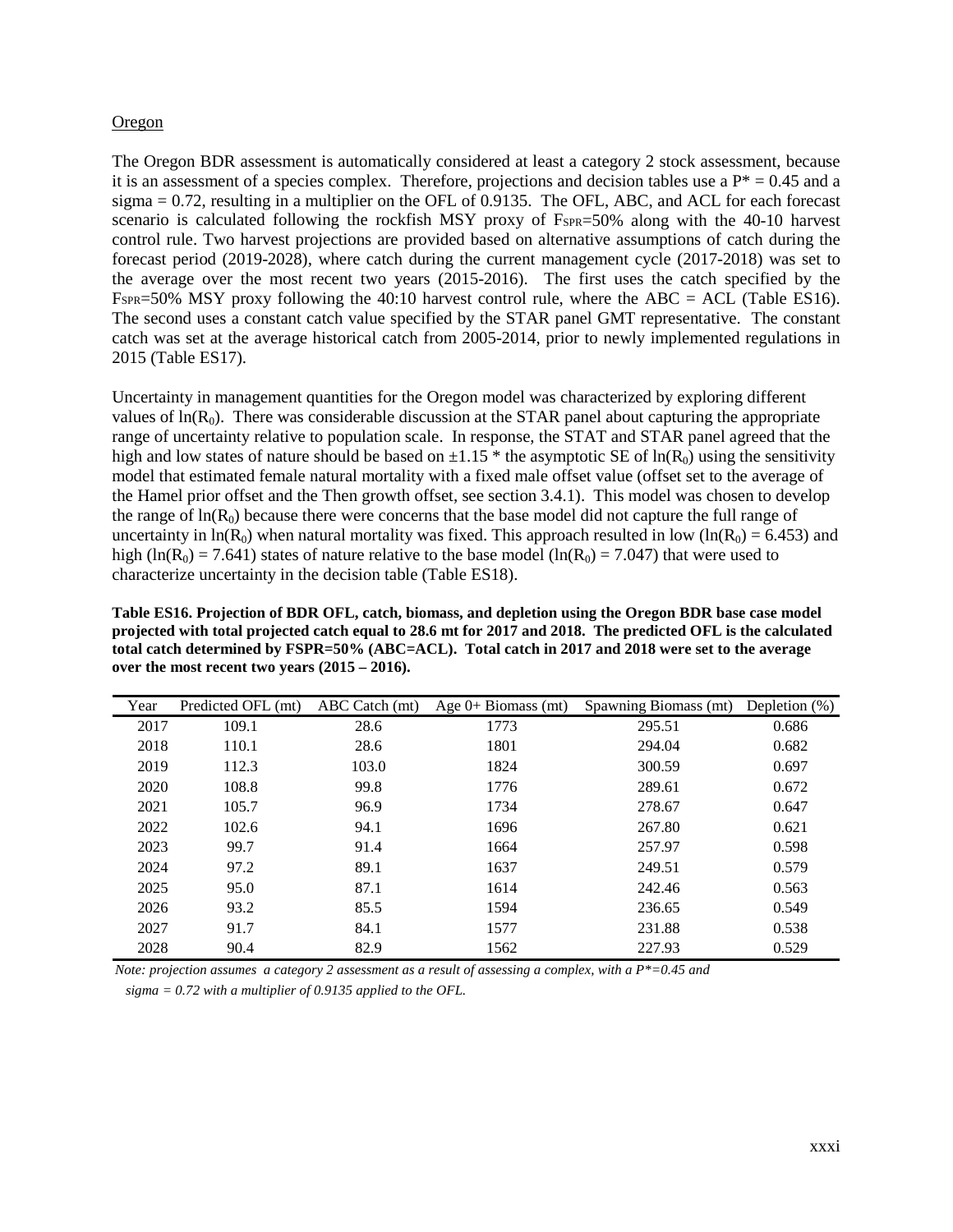**Table ES17. Projection of BDR OFL, catch, biomass, and depletion using the Oregon BDR base case model projected with total projected catch equal to 28.6 mt for 2017 and 2018. The predicted OFL is the calculated total catch determined by the catch levels specified by the STAR panel GMT representative (i.e., 2019-2028 catches set to average historical, 2005-2014, catch level). Total catch in 2017 and 2018 were set to the average over the most recent two years (2015 – 2016).**

| Year | Predicted OFL (mt) | ABC Catch (mt) | Age $0+$ Biomass (mt) | Spawning Biomass (mt) | Depletion $(\%)$ |
|------|--------------------|----------------|-----------------------|-----------------------|------------------|
| 2017 | 109.1              | 28.6           | 1773                  | 295.51                | 0.686            |
| 2018 | 110.1              | 28.6           | 1801                  | 294.04                | 0.682            |
| 2019 | 112.3              | 27.4           | 1824                  | 300.59                | 0.697            |
| 2020 | 115.1              | 27.4           | 1842                  | 309.95                | 0.719            |
| 2021 | 117.5              | 27.4           | 1857                  | 317.07                | 0.736            |
| 2022 | 119.3              | 27.4           | 1869                  | 322.07                | 0.747            |
| 2023 | 120.6              | 27.4           | 1879                  | 325.87                | 0.756            |
| 2024 | 121.6              | 27.4           | 1887                  | 328.89                | 0.763            |
| 2025 | 122.3              | 27.4           | 1895                  | 331.35                | 0.769            |
| 2026 | 122.9              | 27.4           | 1901                  | 333.41                | 0.774            |
| 2027 | 123.5              | 27.4           | 1907                  | 335.19                | 0.778            |
| 2028 | 123.9              | 27.4           | 1912                  | 336.75                | 0.781            |

*Note: projection assumes a category 2 assessment as a result of assessing a complex, with a P\*=0.45 and* 

 *sigma = 0.72 with a multiplier of 0.9135 applied to the OFL.*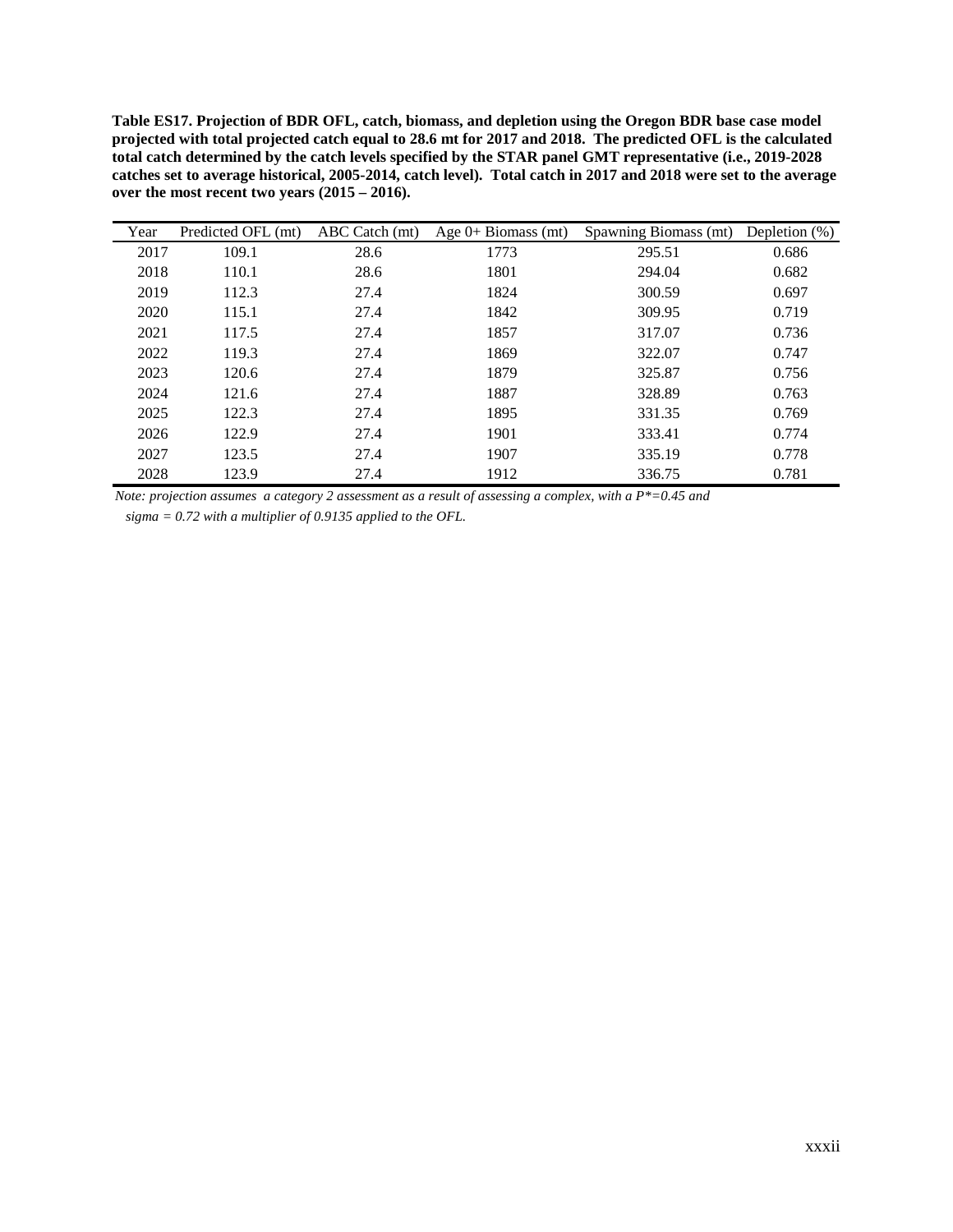**Table ES18. Decision table summarizing 12-year projections (2017 – 2028) for Oregon BDR according to three alternative states of nature based on equilibrium unfished recruitment. Columns range over low, medium, and high state of nature, and rows range over different assumptions of total catch levels corresponding to the forecast catches from each state of nature. Catches in 2017 and 2018 are allocated to each fleet based on the percentage of landing for each fleet averaged over the period 2015-2016.**

|                                           |      |       |                  |                   | <b>State of nature</b> |           |                   |            |
|-------------------------------------------|------|-------|------------------|-------------------|------------------------|-----------|-------------------|------------|
|                                           |      |       | Low              |                   | Base case              |           | High              |            |
|                                           |      |       |                  | $ln(R_0) = 6.453$ | $ln(R_0) = 7.047$      |           | $ln(R_0) = 7.641$ |            |
| Relative probability of states of nature: |      |       | 0.25             |                   | 0.5                    |           | 0.25              |            |
| Management                                | Year | Catch | Spawning         | Depletion         | Spawning               | Depletion | Spawning          | Depletion  |
| decision                                  |      | (mt)  | Biomass (mt)     |                   | Biomass (mt)           |           | Biomass (mt)      |            |
|                                           | 2017 | 28.6  | 117              | 0.49              | 298                    | 0.69      | 636               | 0.80       |
|                                           | 2018 | 28.6  | 115              | 0.48              | 297                    | 0.68      | 633               | 0.80       |
|                                           | 2019 | 41.7  | 116              | 0.49              | 303                    | 0.70      | 645               | 0.82       |
| Catches from                              | 2020 | 41.4  | 115              | 0.48              | 309                    | 0.71      | 657               | 0.83       |
| low SSB,                                  | 2021 | 41.2  | 114              | 0.48              | 312                    | 0.72      | 665               | 0.84       |
| Default Harvest                           | 2022 | 41.0  | 113              | 0.47              | 314                    | 0.72      | 669               | 0.85       |
| <b>Control Rule</b>                       | 2023 | 40.9  | 112              | 0.47              | 315                    | 0.73      | 672               | 0.85       |
| $(40-10)$                                 | 2024 | 40.9  | 112              | 0.47              | 315                    | 0.73      | 673               | 0.85       |
|                                           | 2025 | 40.9  | 112              | 0.47              | 316                    | 0.73      | 674               | 0.85       |
|                                           | 2026 | 41.0  | 112              | 0.47              | 316                    | 0.73      | 674               | 0.85       |
|                                           | 2027 | 41.1  | 112              | 0.47              | 315                    | 0.73      | 674               | 0.85       |
|                                           | 2028 | 41.1  | 112              | 0.47              | 315                    | 0.73      | 674               | 0.85       |
|                                           | 2017 | 28.6  | 117              | 0.49              | 296                    | 0.69      | 636               | 0.80       |
|                                           | 2018 | 28.6  | 115              | 0.48              | 294                    | 0.68      | 633               | 0.80       |
|                                           | 2019 | 103.0 | 116              | 0.49              | 301                    | 0.70      | 645               | 0.82       |
| Catches from                              | 2020 | 99.8  | 100              | 0.42              | 290                    | 0.67      | 640               | 0.81       |
| median (base                              | 2021 | 96.9  | 86               | 0.36              | 279                    | 0.65      | 633               | 0.80       |
| case) SSB,                                | 2022 | 94.1  | 74               | 0.31              | 268                    | 0.62      | 624               | 0.79       |
| Default Harvest                           | 2023 | 91.4  | 64               | 0.27              | 258                    | 0.60      | 615               | 0.78       |
| Control Rule                              | 2024 | 89.1  | 57               | 0.24              | 250                    | 0.58      | 608               | 0.77       |
| $(40-10)$                                 | 2025 | 87.1  | 52               | 0.22              | 242                    | 0.56      | 601               | 0.76       |
|                                           | 2026 | 85.5  | 48               | 0.20              | 237                    | 0.55      | 595               | 0.75       |
|                                           | 2027 | 84.1  | 44               | 0.19              | 232                    | 0.54      | 590               | 0.75       |
|                                           | 2028 | 82.9  | 41               | 0.17              | 228                    | 0.53      | 586               | 0.74       |
|                                           | 2017 | 28.6  | 117              | 0.49              | 298                    | 0.69      | 636               | 0.80       |
|                                           | 2018 | 28.6  | 115              | 0.48              | 297                    | 0.68      | 633               | 0.80       |
|                                           | 2019 | 214.6 | 116              | 0.49              | 303                    | 0.70      | 645               | 0.82       |
| Catches from                              | 2020 | 204.8 | 73               | 0.31              | 263                    | 0.61      | 610               | 0.77       |
| high SSB,                                 | 2021 | 196.0 | 42               | 0.17              | 227                    | 0.52      | 576               | 0.73       |
| Default Harvest                           | 2022 | 187.7 | 21               | 0.09              | 196                    | 0.45      | 545               | 0.69       |
| Control Rule                              | 2023 | 180.4 | 10               | 0.04              | 170                    | 0.39      | 518               | 0.65       |
| $(40-10)$                                 | 2024 | 174.1 | $\overline{4}$   | 0.02              | 149                    | 0.34      | 494               | 0.62       |
|                                           | 2025 | 168.8 | $\mathbf{1}$     | 0.01              | 133                    | 0.31      | 475               | 0.60       |
|                                           | 2026 | 164.5 | $\boldsymbol{0}$ | 0.00              | 120                    | 0.28      | 460               | 0.58       |
|                                           | 2027 | 160.9 | $\boldsymbol{0}$ | 0.00              | 109                    | 0.25      | 447               | 0.57       |
|                                           | 2028 | 157.9 | $\mathbf{0}$     | 0.00              | 101                    | 0.23      | 437               | 0.55       |
|                                           | 2017 | 28.6  | 117              | 0.49              | 296                    | 0.69      | 636               | 0.80       |
|                                           | 2018 | 28.6  | 115              | 0.48              | 294                    | $0.68\,$  | 633               | $0.80\,$   |
|                                           | 2019 | 27.4  | 116              | 0.49              | 301                    | 0.70      | 645               | 0.82       |
|                                           | 2020 | 27.4  | 119              | 0.50              | 310                    | 0.72      | 661               | 0.84       |
| Constant Catch,                           | 2021 | 27.4  | 121              | 0.51              | 317                    | 0.74      | 673               | $0.85\,$   |
| average catch                             | 2022 | 27.4  | 123              | 0.52              | 322                    | 0.75      | 680               | $\,0.86\,$ |
| from 2005-2014                            | 2023 | 27.4  | 125              | 0.52              | 326                    | 0.76      | 685               | 0.87       |
|                                           | 2024 | 27.4  | 127              | 0.53              | 329                    | 0.76      | 690               | 0.87       |
|                                           | 2025 | 27.4  | 129              | 0.54              | 331                    | 0.77      | 693               | 0.88       |
|                                           | 2026 | 27.4  | 131              | 0.55              | 333                    | 0.77      | 695               | 0.88       |
|                                           | 2027 | 27.4  | 133              | 0.56              | 335                    | 0.78      | 697               | $\rm 0.88$ |
|                                           | 2028 | 27.4  | 135              | 0.57              | 337                    | 0.78      | 699               | 0.88       |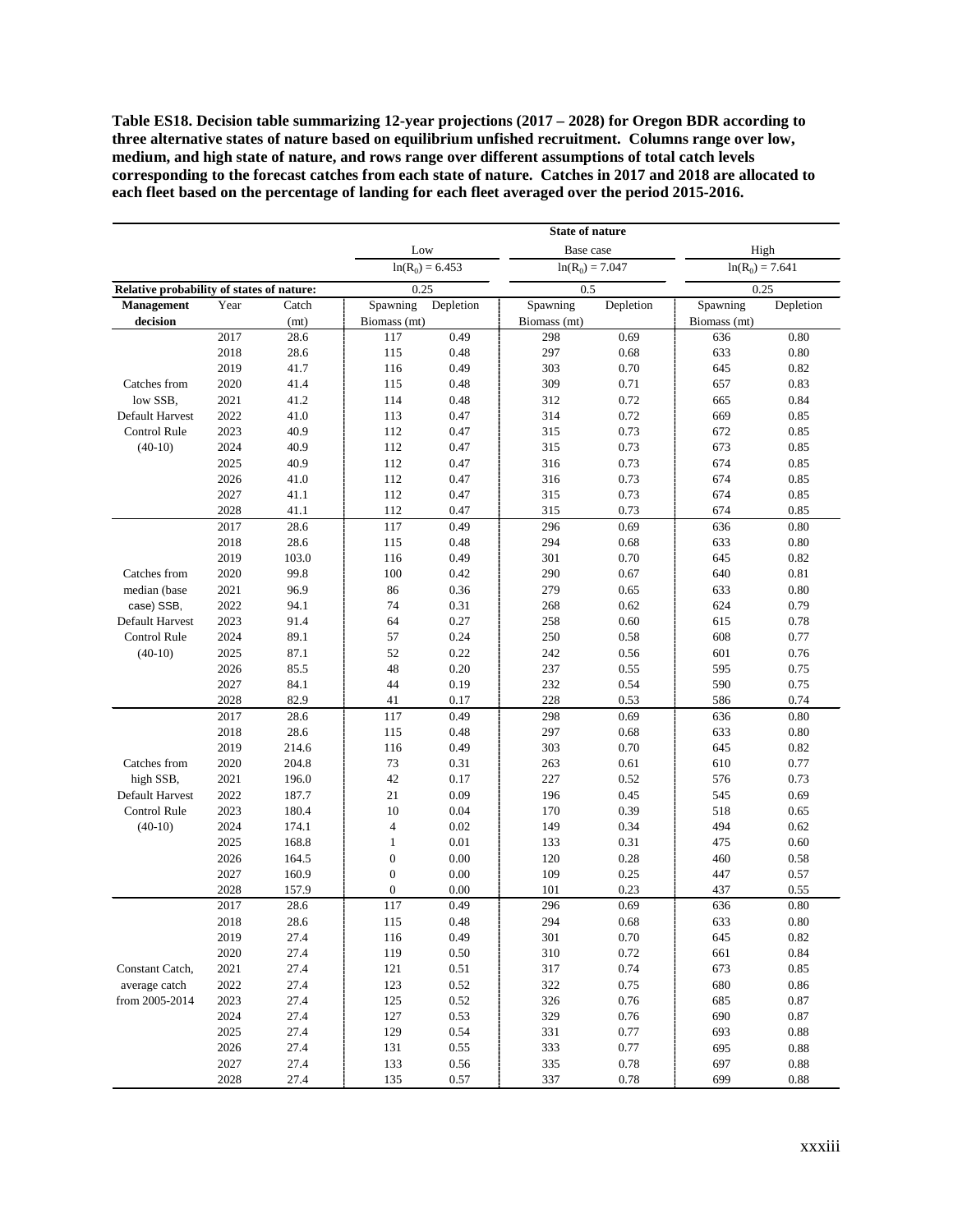## <span id="page-33-0"></span>**Research and data needs**

There are several areas for further research that were identified while conducting this assessment that could result in information useful to future Blue and/or Deacon Rockfish assessments. The list below is believed to represent strategic pieces of information that would likely help to resolve key uncertainties associated with assessing BDR. Many would provide the necessary information to evaluate basic life history parameters and spatiotemporal population and fleet dynamics.

- 1. Nearshore survey. A fisheries-independent nearshore survey should be supported to improve estimates of abundance trends (not having to rely on fisheries data for such trends) and, if possible, absolute abundance. Population scale has proven difficult to estimate for many nearshore species without informative data.
- 2. Collection of gender- and species-specific data. Gender- and species-specific information from the recreational fishery should be collected for BDR given differences in growth and natural mortality by gender and the importance of this fishery to overall catches. This information should continue to be collected for commercial fisheries. For California, collection of age data (particularly from the recreational fishery) is a priority for stock assessment of BDR and other species important to recreational fisheries.
- 3. A study of the stock structure of Blue and Deacon Rockfish. Stock structure for Blue Rockfish and Deacon Rockfish needs further study and the results accounted for in future assessments. In particular, ontogenetic and gender-related movement according to offshore depth and spawning seems plausible, and data to inform tests of that hypothesis would be beneficial for future assessments given the lack of larger/older males in the fisheries data. Given that the vast majority of catches for BDR are in the nearshore waters, the intersection of seasonal movements to offshore habitat coupled with fleet dynamics could play an important role determining vulnerability. Alternative sub-stock boundaries, those that do not lie on political borders, should also be explored.
- 4. Further analyses on natural mortality values for females and males. This will help resolve the extent to which gender-based selectivity (e.g., dome-shaped or relative male-to-female scales) may be occurring, and whether natural mortality and such complex selectivity patterns can be estimated (and when they cannot).
- 5. Historical catch reconstructions for recreational fleets in Oregon. Ocean-boat landings comprise the vast majority of landings for BDR, but there has been no rigorous attempt at a catch reconstruction beyond linking catch to license sales (as was done for this assessment).
- 6. Accurate accounting of removals for recreational shore fleet (estuary-boat and shore fishing modes). Fisheries exploited by the recreational sector are traditionally hard to monitor. Since 2005, there has been no comprehensive information collected about catch or effort or biological information from estuary-boat and shore fishing modes. Although these modes do not represent major fisheries for BDR in terms of landed catch, they do tend to catch smaller individuals. Biological data on smaller individual is a data-gap for this and many other nearshore rockfish species.
- 7. Calibration and validation of BDR ages. Formal ageing criteria for BDR should be developed and standardized and ages validated.